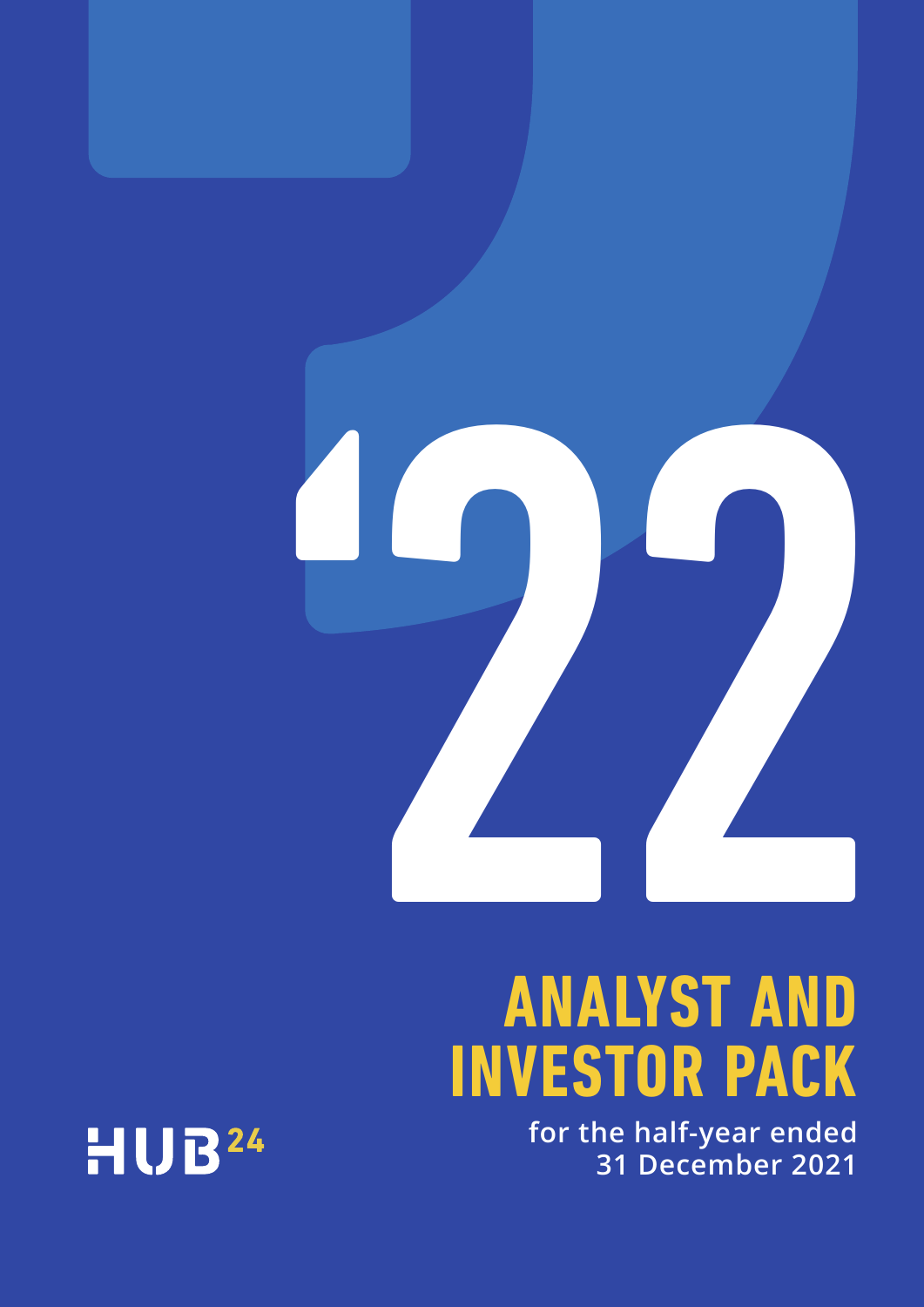Arithmetic inconsistencies are due to rounding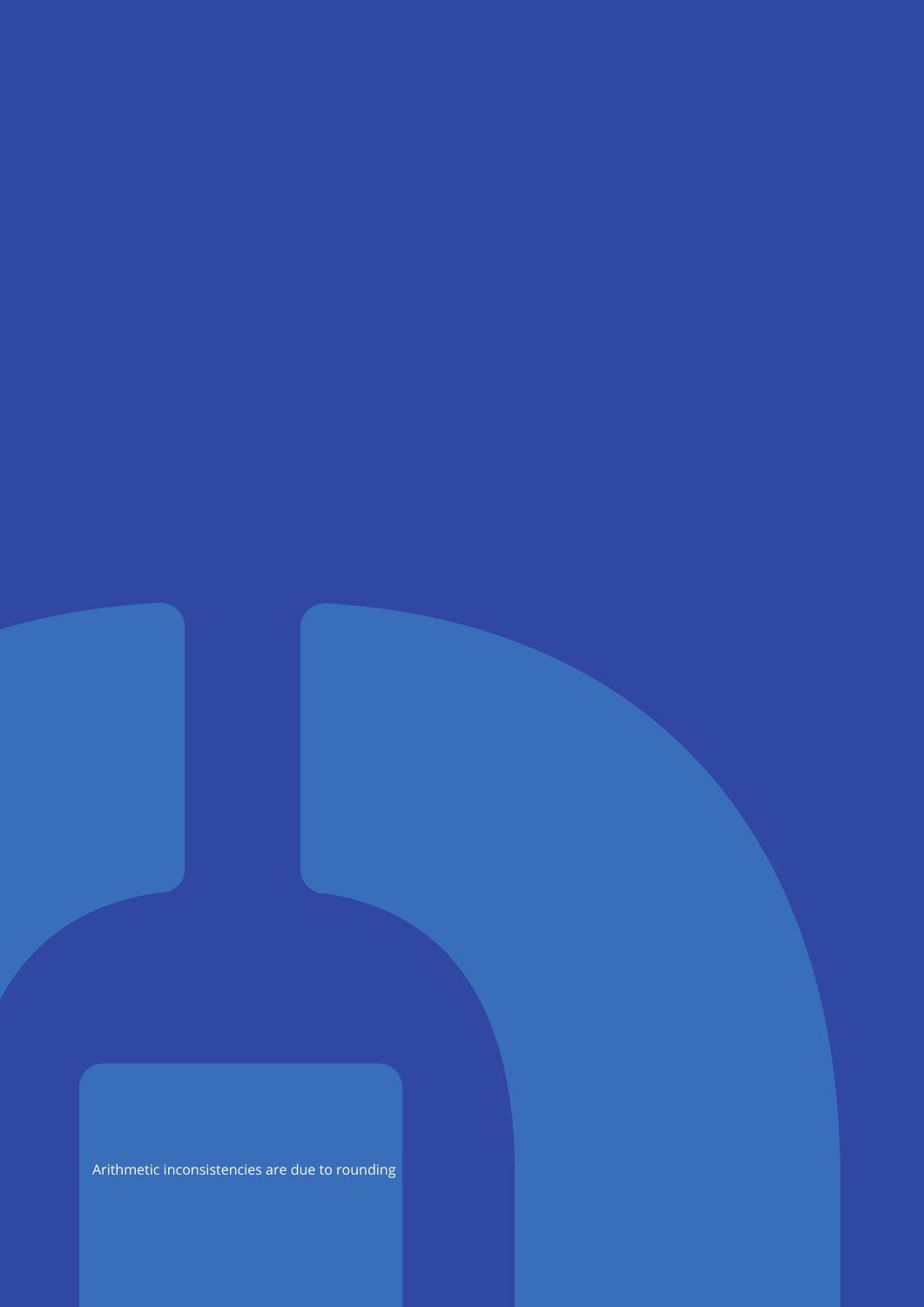## **CONTENTS**

|   | <b>Financial highlights 1HFY22</b> | 2  |
|---|------------------------------------|----|
| 2 | Market overview and outlook        | 3  |
| 3 | <b>Review of financial results</b> | 10 |
| 4 | Segment results                    | 19 |
| 5 | <b>Balance sheet</b>               | 21 |
| ĥ | Cashflow                           | 23 |
|   | Glossary                           | 24 |
| Н | <b>Corporate Directory</b>         | 25 |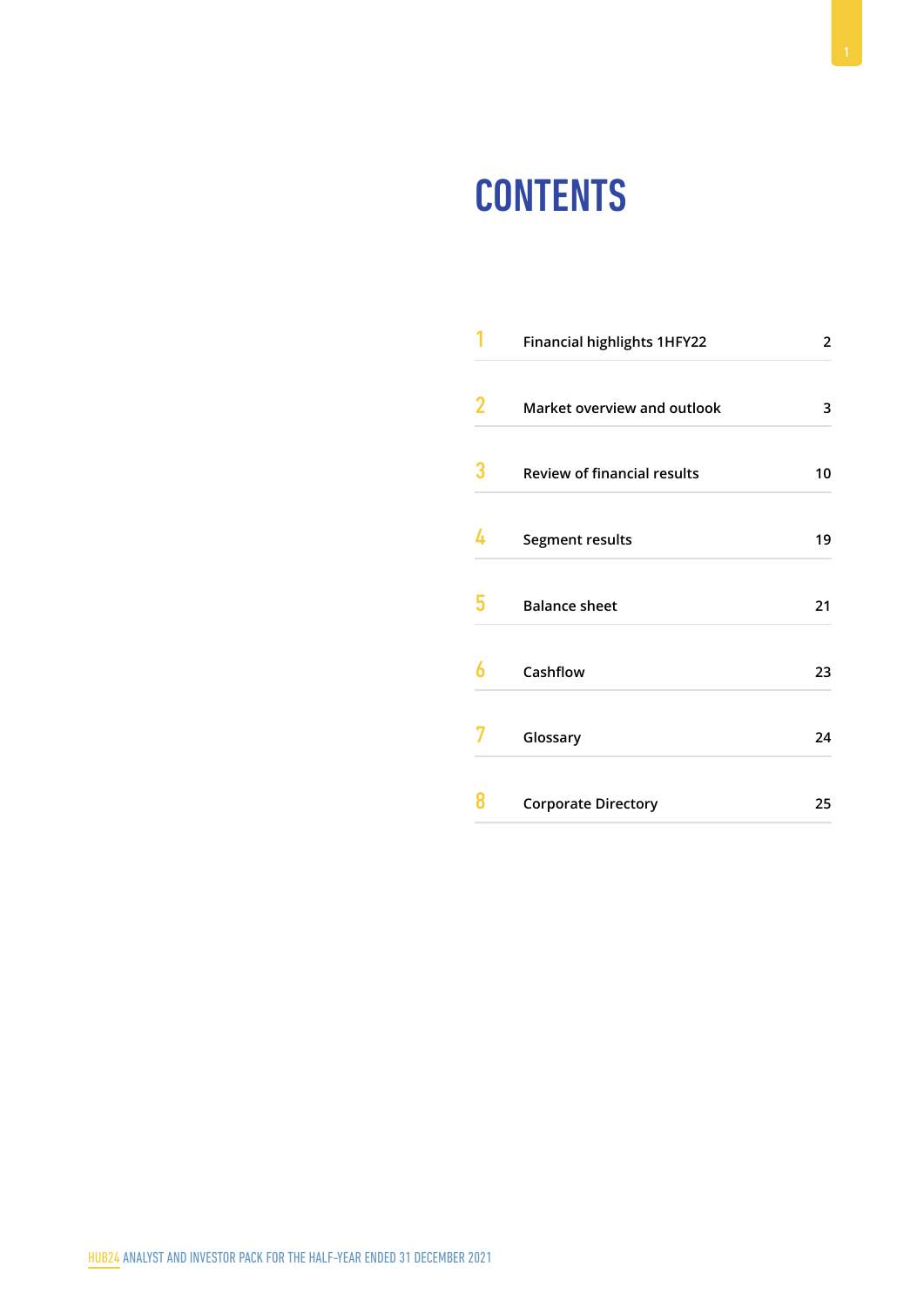

All percentage changes shown above are relative to 1HFY21.

1 Group Underlying EBITDA from continuing operations up 76% to \$29.7 million (1HFY21: \$16.9 million). Refer to Note 2.1 for more information.

Refer to Directors Report for more information on Group Underlying NPAT.

3 Custodial FUA Administration Services.

4 Non-custodial FUA as Portfolio Administration and Reporting Services (PARS).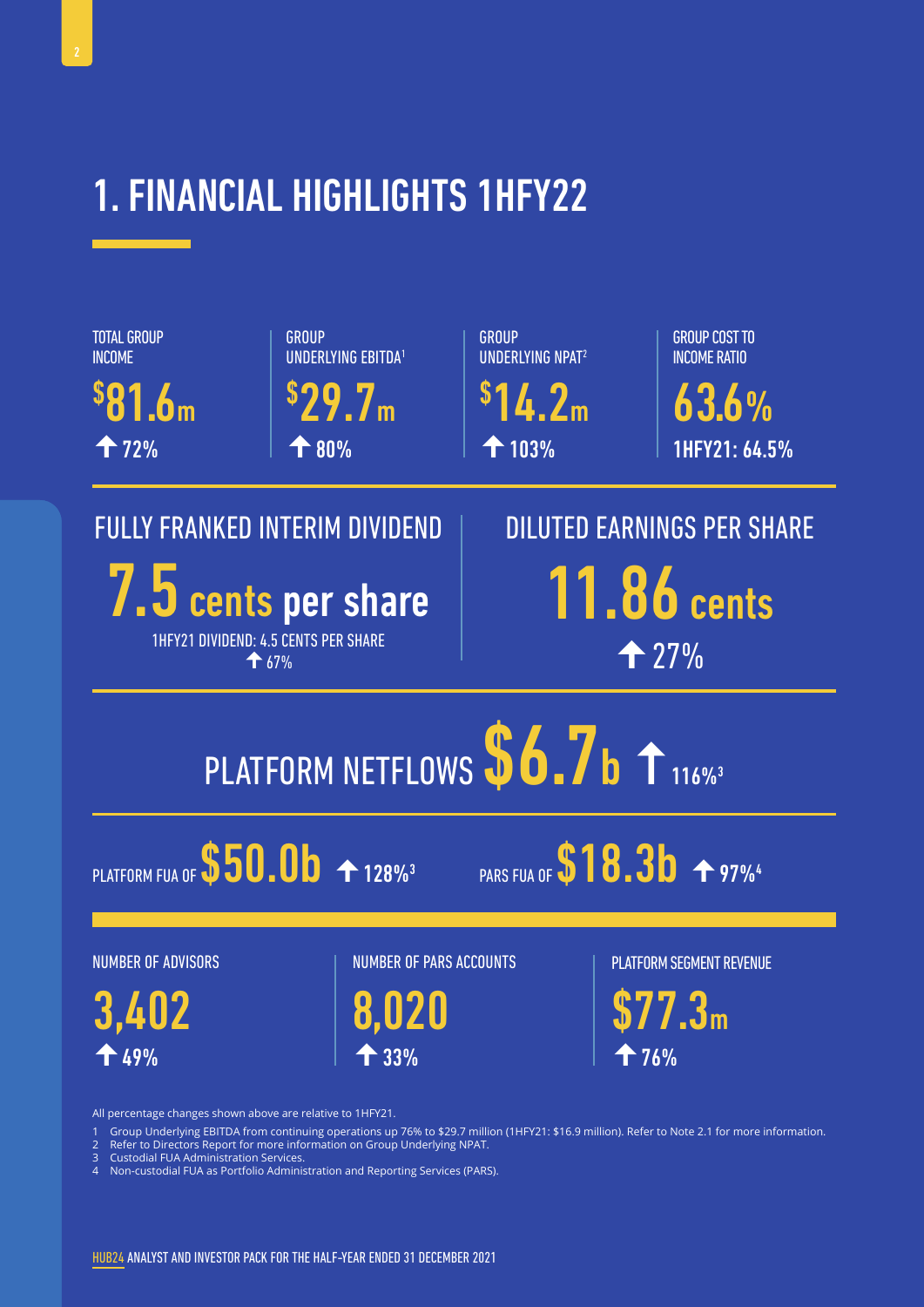## 2. MARKET OVERVIEW AND OUTLOOK

#### ABOUT HUB24

HUB24 Limited (HUB24, the Group or the Company) is a financial services company that was established in 2007 and is a leading wealth management provider of superannuation and investment platforms, technology and data solutions to the Australian market.

Initial HUB24 products were launched to market from 2010 growing to \$1 billion in Funds Under Administration (FUA) in 2014. Since that time, the business has grown to over \$68.3 billion in FUA (as at 31 December 2021) and employs 460 people on a full-time equivalent (FTE) basis.

HUB24's head office is based in Sydney and HUB24 provides its products and services across all Australian states and territories.

HUB24 is listed on the Australian Securities Exchange (ASX) under the code 'HUB' with a market capitalisation of approximately \$1.90 billion as at 18 February 2022.

#### OPERATING SEGMENTS AND PRINCIPAL ACTIVITIES

HUB24 operates via two core revenue generating segments, and a Corporate segment as shown in the diagram below:



#### PI ATFORM

The Platform segment comprises the HUB24 investment and superannuation platform (HUB24 Platform), the

Xplore Wealth investment and superannuation platform (Xplore Wealth platform), and its Portfolio Administration & Reporting Services (PARS).

The HUB24 and Xplore Wealth platforms are used by financial professionals to efficiently administer their clients' investments held through a superannuation and investment product under custodial arrangements. In addition, HUB24 also offers PARS, a non-custody portfolio service which provides administration, corporate action management and tax reporting services for financial professionals and their clients.

The HUB24 platform offers broad product choice and a market-leading experience for financial professionals and their clients. The HUB24 platform offers broad product choice and a market-leading experience for financial professionals and their clients In the most recent Investment Trends Platform Competitive Analysis and Benchmarking Report, HUB24 was awarded the Best Platform Managed Accounts functionality for the 6th consecutive year and was ranked 2nd place for Best Platform Overall. Additionally, HUB24 was ranked 1st for Product Offering and top 2 in 5 out of 6 functional categories. It serves a growing number of respected and high-profile financial services companies and their clients.

The Xplore Wealth platform, acquired by HUB24 in March 2021, consolidates HUB24's leadership position as a Specialist Platform Provider (SPP) and brings complementary capabilities including managed accounts, superannuation services and PARS capability. Xplore's products and services are used by financial advisers, boutique financial advice businesses, stockbrokers and institutional clients to look after their clients' investment needs.

In November 2020, HUB24 acquired the servicing rights to Ord Minnett Pty Limited's PARS. This acquisition included software, related intellectual property and the transition of an experienced team of 12 FTE.

The PARS capability acquired via the Xplore Wealth and Ord Minnett transactions facilitated HUB24 now being a leader in the non-custodial asset administration segment.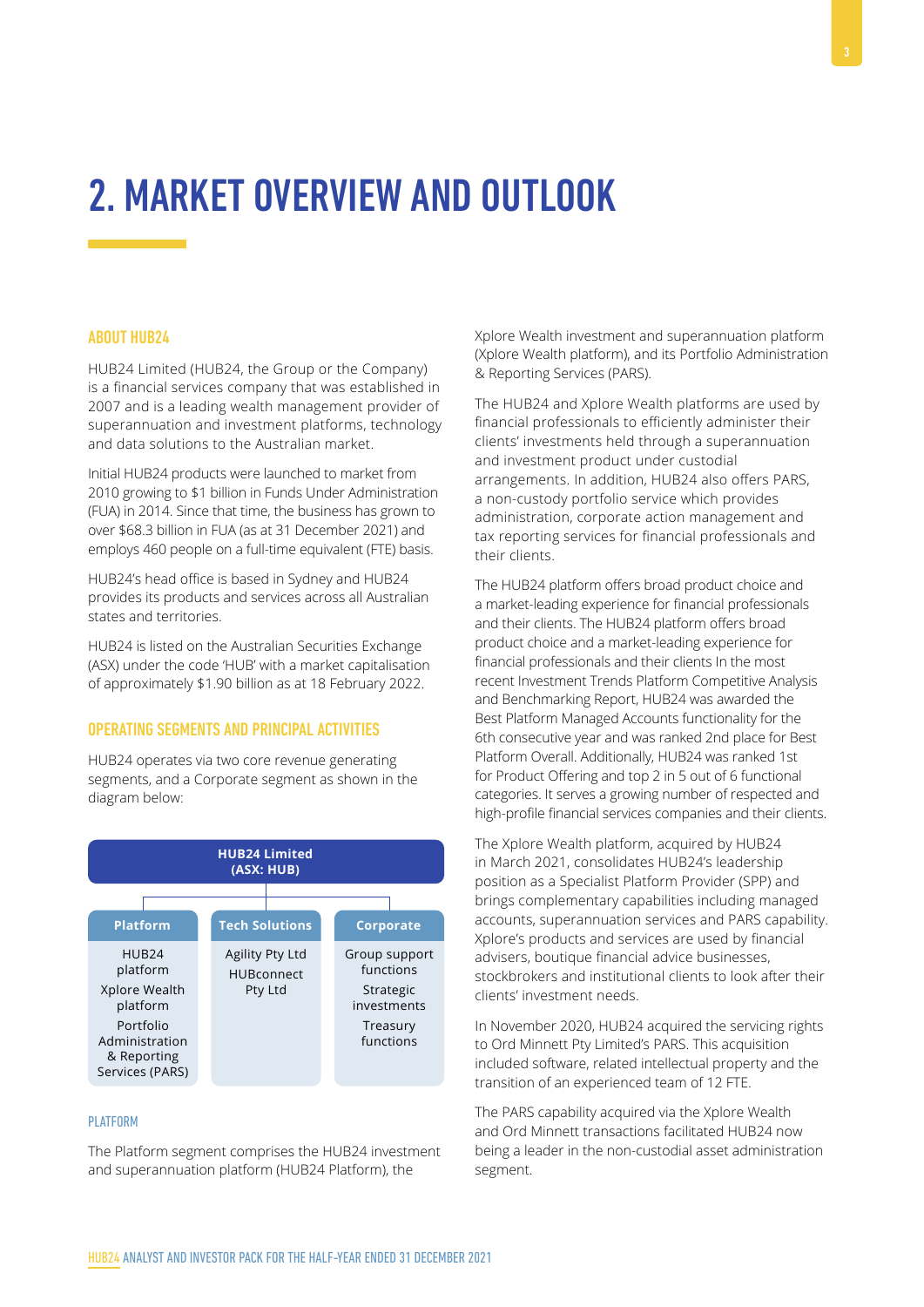#### TECH SOLUTIONS

The Tech Solutions segment provides technology and data services through HUBconnect Pty Ltd (HUBconnect) and Agility Applications Pty Ltd (Agility).

Tech Solutions provides technology and data services to the wealth industry, bringing innovative solutions to support licensees, advisers and stockbrokers to deliver services to their clients. The business benefits from Agility's years of experience of managing data for a large installed customer base of stockbrokers.

HUB24 is a strategic shareholder in Diverger Limited (Diverger) (formerly Easton Investments Limited), which is a diversified financial services business servicing the needs of financial professionals and their clients. Under a Technology Partnership and Distribution agreement Diverger is a cornerstone client for HUBconnect's data and technology services.

#### HUB24'S VISION AND STRATEGY

HUB24's vision is to lead the wealth industry as the best provider of integrated platform, technology and data solutions.

HUB24 is focused on three strategic priorities:



HUB24 is building scale in large addressable markets with a focus on the Australian Investment Platform market and the Australian Private Client PARS market.

#### **Australian Investment Platform Market1 HUB24 has 4.6% market share**



#### **Private Client PARS Market2 HUB24 has 12% market share (as at July 2021)**



**Private Client inhouse \$50.8b** 

The Australian Investment Platform market has funds under administration of \$990.1 billion at 30 September 2021 and has grown at a CAGR of 9.6% since September 20111 . With the acquisition of Xplore Wealth and our strong organic growth HUB24's market share is currently 4.6% (as at 30 September 2021)<sup>1</sup>.

HUB24 estimates the private client PARS market in Australia to be worth \$144 billion. The acquisition of Ord Minnett's PARS and Xplore's PARS business during FY21 facilitated HUB24's entry into this growing segment with an estimated 12% market share (as at July 2021).<sup>3</sup>

<sup>1</sup> Strategic Insights Analysis of Wrap, Platform and Master Trust Managed Funds as at September 2021.

<sup>2</sup> HUB24 estimates the Private Client PARS market to be \$144 billion based on readily identifiable participants. HUB24 Internal analysis – July 2021.

<sup>3</sup> HUB24 estimates the Private Client PARS market to be \$144 billion based on readily identifiable participants. HUB24 Internal analysis – July 2021.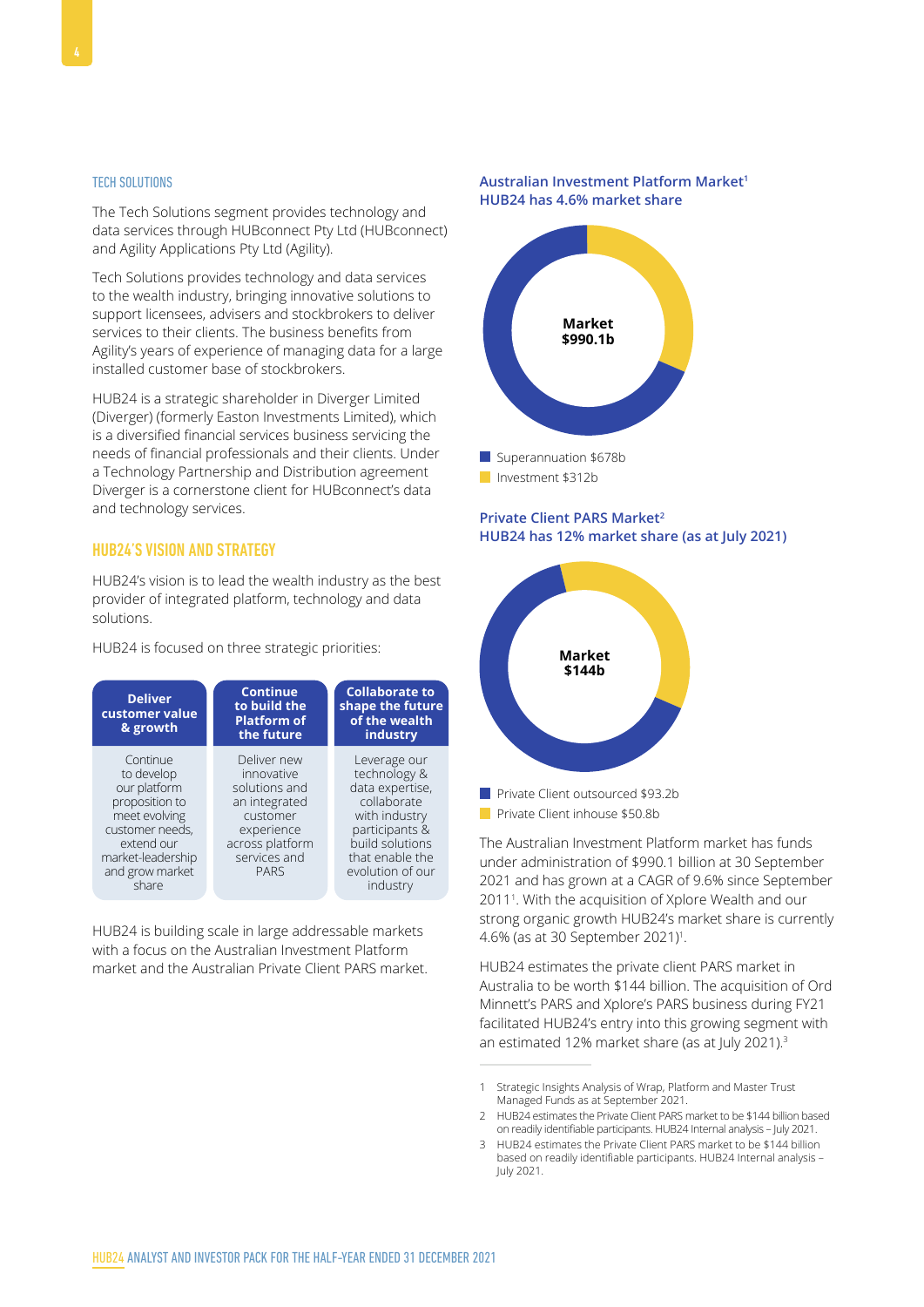#### KEY MARKET TRENDS

#### DISRUPTION CONTINUES IN THE PLATFORM MARKET

The investment platform market is comprised of platforms operated by large financial institutions and challenger platforms known as Specialist Platform Providers (SPPs) such as HUB24.

Large financial institutions have traditionally dominated the Australian Investment Platform market. Over recent years, however, they have been losing market share to SPPs. Their market share was 80% as at 30 September 2021 but has been declining steadily since March 2014, experiencing net outflows of over \$4.83 billion in the past year alone.<sup>4</sup>

In the last 12 months, the shift towards SPPs continued as large financial institutions either partially or completely divested their wealth management divisions or re-evaluated their wealth management strategy.

#### **Total Australian investment platform market participants (September 2021)6**



SPPs represent 12.6% of the Australian Investment Platform market (as at 30 September 2021) and have grown at a CAGR of 45.9% over the last 10 years. SPPs accounted for over \$25 billion of annual net inflows.<sup>4</sup>

A key driver of the success of SPPs has been providing advisers and their clients with choice and innovative product solutions, in particular Managed Accounts. Managed Accounts now represent more

than \$111 billion in Funds Under Management in Australia.5

#### **Institutionally owned v SPP platform annual netflows \$m<sup>6</sup>**



HUB24, who has built a strong base of support based on operational robustness, customer service excellence and innovative product solutions, is well placed in this environment to continue to grow market share. HUB24's market share growing to 4.6% from 2.3% in the last 12 months demonstrates the significant growth potential.<sup>7</sup>

#### INCREASING DEMAND FOR FINANCIAL ADVICE

As an intermediated business, HUB24 relies on the support of financial professionals to provide its platform services to end consumers.

#### **Advice Industry Composition8**

The new dominant advice segment in the wealth industry is advisers who are part of either a privately owned licensee or who are self licensed. This segment represents 77.8% of the adviser market. These groups are increasingly embracing the use of independent SPPs.

<sup>4</sup> Strategic Insights Analysis of Wrap, Platform and Master Trust Managed Funds as at September 2021.

<sup>5</sup> IMAP/Milliman Managed Accounts FUM Census June 2021.

<sup>6</sup> HUB24 internal analysis of Strategic Insights Analysis of Wrap, Platform and Master Trust Managed Funds as at September 2021.

<sup>7</sup> Strategic Insights Analysis of Wrap, Platform and Master Trust Managed Funds, September 2021 and September 2020.

<sup>8</sup> Industry overview Q2 FY22 (by number of advice licensees). Source: Adviser Ratings, ARdata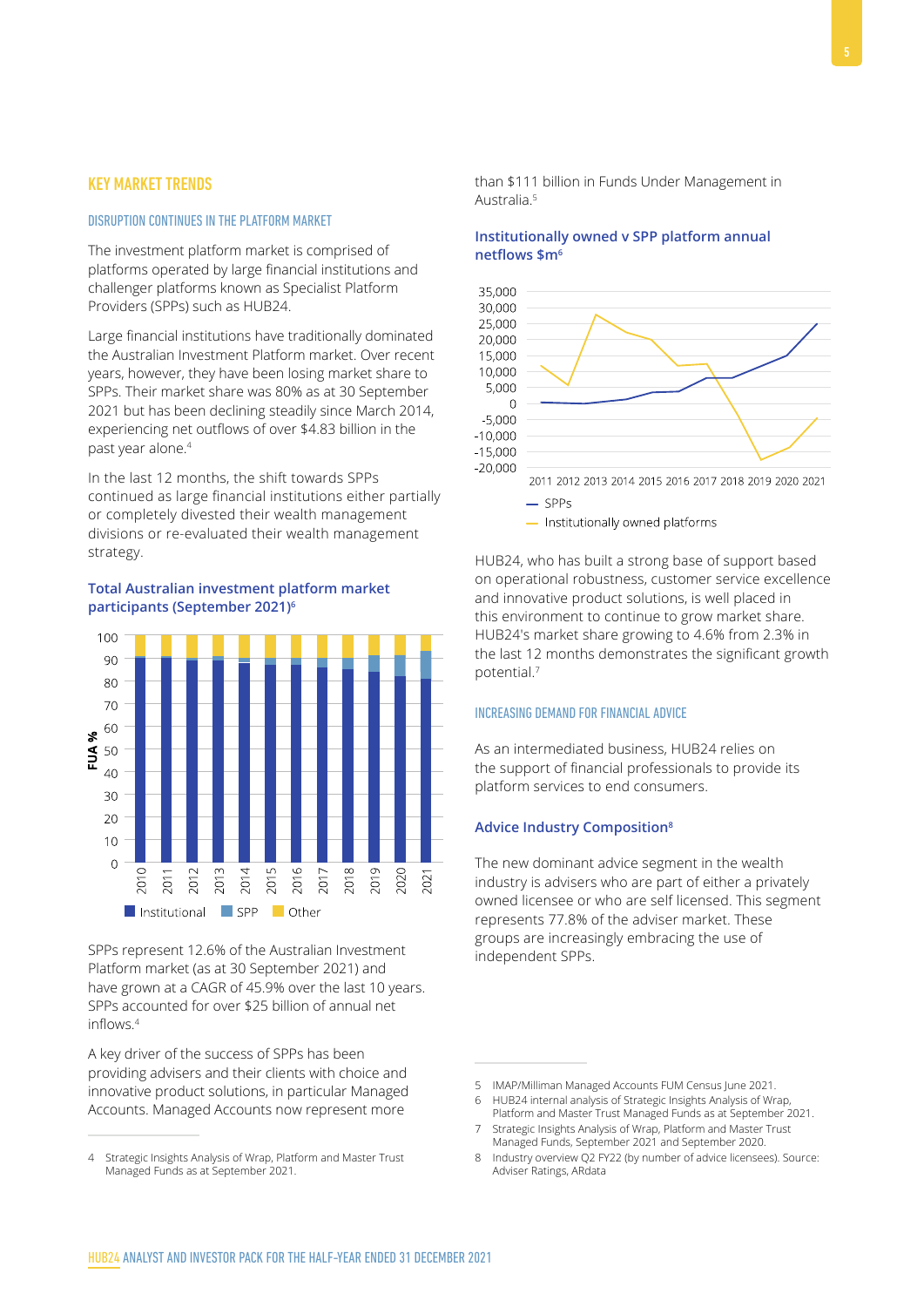

**Privately owned (100+ advisers) 15 (0.7%)** 

HUB24 has built strong relationships in the privatelyowned licensee sector by collaborating with licensees to develop solutions that deliver efficiency for their advisers and create value for their clients. HUB24 has grown the number of advisers using its platforms to 3,402 at 31 December 2021 from 737 at 31 December 2016.9

The demand for financial advice continues to increase and is expected to exceed the capacity of the projected adviser force. Whilst demand is increasing so is the cost of delivering financial advice with the median advice fee per client rising to \$3,256, making it inaccessible for many.<sup>10</sup>

#### **Projected Supply and Demand for Advice (# households, 2025P)11**



9 HUB24 internal analysis.

10 Adviser Ratings Financial Advice Landscape Report April 2021.

11 NMG Australian Advice Model 2020.

HUB24 is well-placed to deliver innovative product solutions that leverage technology to provide efficiencies to licensees and advisers to help reduce the cost of advice delivery and make financial advice accessible for more Australians.

Additionally, retirement products are increasingly complex, and clients need access to professional financial advice to guide them through their retirement. By 2034 it is expected that retirement assets will make up 30% of all superannuation assets in Australia.<sup>12</sup> HUB24, through collaboration with other industry participants, is well positioned to leverage its product development expertise to deliver retirement solutions and empower advisers to help their clients reach their retirement objectives.

#### GROWTH OF MANAGED ACCOUNTS

The use of Managed Accounts accelerated in FY21 with 44% of financial advisers now using them to manage their clients' investments. Allocations of new client inflows into managed accounts have increased from an average of 12% to 17% in the last 12 months.13

Funds Under Management in Managed Accounts in Australia has grown to more than \$111 billion as advisers increasingly recognise the benefits of using them to access professional investment management for their clients.<sup>14</sup> HUB24 estimates that it has 19% market share of this segment at June 2021.

As Australia's leading provider of Managed Accounts functionality for the 5th year running,<sup>15</sup> HUB24 expects to continue to benefit from the growth in popularity of Managed Accounts. During FY21 HUB24 launched the Managed Portfolio Academy to educate advisers on the benefits of Managed Portfolios to solidify its leadership position.

- 13 Investment Trends February 2021 Managed Accounts Report.
- 14 IMAP/Milliman Managed Accounts FUM Census June 2021.

15 Best Platform Managed Accounts Functionality for the 5th year running by Investment Trends in the 2020 Platform Competitive Analysis and Benchmarking Report.

<sup>12</sup> Rice Warner Superannuation Market Projects Report 2019, sum of flows June 2020 to June 2035 (in 2019 dollars).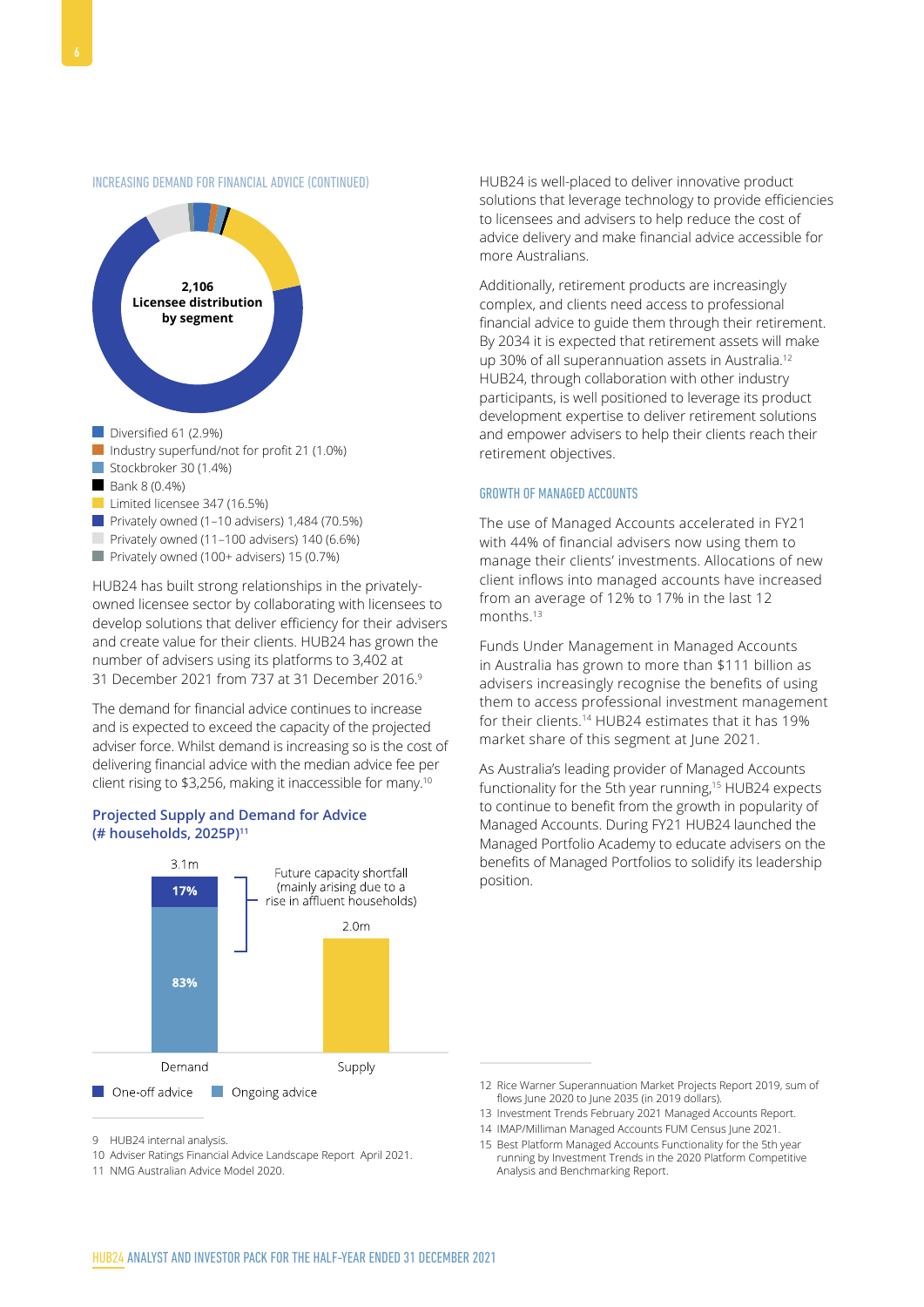#### GROWTH OF MANAGED ACCOUNTS (CONTINUED)



#### **Managed account adoption continues to accelerate16**

#### DEMAND FOR PORTFOLIO REPORTING SOLUTIONS

There is growing demand from licensees and advisers for integrated solutions that facilitate seamless transacting and reporting between custody and noncustody assets to provide a single view of wealth for their clients.<sup>17</sup>

The acquisition of Ord Minnett's and Xplore Wealth's PARS business during FY21 facilitated HUB24's entry into this growing segment, with an estimated 12% market share to be a leader in this market segment.

HUB24 anticipates that the size of the opportunity will grow as stockbroking firms look to outsource noncustodial services rather than operate them inhouse as high net-worth and private clients increasingly look to use these services. HUB24 will continue to invest and develop its PARS capabilities to meet the growing demand.

#### TECHNOLOGY AND DATA SOLUTIONS KEY TO FUTURE OF ADVICE

A significant challenge for licensees is the cost of compliance and the complexities associated with delivering the core functions of running an Australian Financial Services license, such as governance, revenue processing, and monitoring fee disclosure statements and ongoing fee consents. Advisers also cite the compliance burden as one of their biggest challenges.

HUB24 collaborates with licensees to develop solutions that leverage the HUBconnect data and technology expertise to solve key challenges in the delivery of advice and assist in reducing the cost of advice delivery.

The objective is to provide advisers with the flexibility they require to choose best of breed tools and technology to help clients meet their goals and run sustainable businesses. At the same time licensees will be provided with the visibility they require to fulfil core tasks efficiently and effectively.

Consumers are looking for innovative solutions that provide an integrated view of their wealth, with advisers stating it was the second most valued feature for client portals after performance reporting.18 HUB24 continues to leverage its HUBconnect infrastructure to extend its 'single view of wealth' capabilities to advisers and their clients.

#### STRATEGIC TRANSACTIONS IN 1HFY22

Subsequent to 31 December 2021, the acquisition of Class Limited (Class) by way of a scheme of arrangement was completed on 16 February 2022.

Class are industry leaders in developing and distributing cloud-based accounting, investment reporting, document and corporate compliance and administration software, Including their market leading Class Super accounting software for Self Managed Super Funds (SMSF).

The acquisition is expected to accelerate HUB24's platform of the future strategy, consolidating the Group's position as a leading provider of integrated platforms, technology and data solutions for financial professionals and their clients, and enhance the Group's purpose of empowering better financial futures together.

A joint project team has been established to develop a product strategy and roadmap that leverages joint business opportunities and collaborate on solutions to simplify the implementation of strategic, tax and investment advice.

Class will continue to operate as a distinct business unit within the HUB24 Group.

The combined pro forma 1HFY22 UEBITDA of the Group is \$40.4 million (based on unaudited \$10.7 million of 1HFY22 Class EBITDA).

<sup>16</sup> Investment Trends Managed Accounts Report February 2021.

<sup>17</sup> HUB24 internal analysis.

<sup>18</sup> Investment Trends Adviser Needs Report 2021.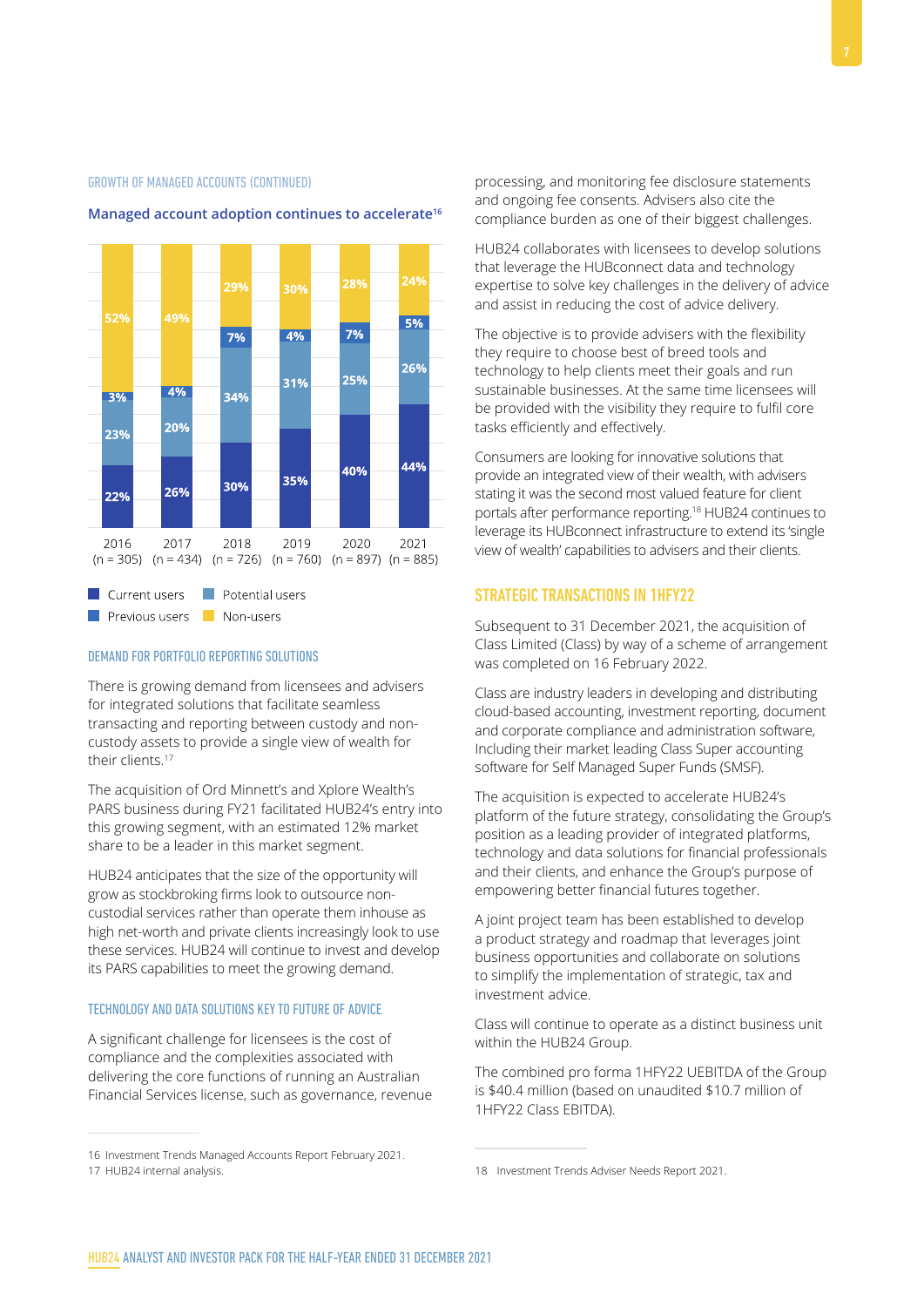#### FINANCIAL IMPACTS OF THE STRATEGIC TRANSACTIONS

- The purchase price accounting (PPA) for the Xplore portfolio was completed within 1HFY22 with the \$58.4 million consideration paid representing the fair value of the separately identifiable assets and liabilities of the transaction. Refer to the HUB24 Interim Report for the half year ended 31 December 2021 for further details.
- Total implementation costs, including the Class acquisition, to be incurred between FY22 and FY24 are forecast to be \$12–14 million, with annual synergies expected to be approximately \$12 million by FY24 onwards.

| \$m                                                | <b>FY21</b><br><b>Actuals</b> | <b>1HFY22</b><br><b>Actuals</b> | <b>FY22</b><br><b>Expected</b> | <b>FY23</b><br><b>Expected</b> | <b>FY24</b><br><b>Onwards</b> | <b>Total</b> |
|----------------------------------------------------|-------------------------------|---------------------------------|--------------------------------|--------------------------------|-------------------------------|--------------|
| <b>Xplore and Ord Minnett Acquisitions</b>         |                               |                                 |                                |                                |                               |              |
| <b>Expected Implementation Costs and Synergies</b> |                               |                                 |                                |                                |                               |              |
| Implementation Costs <sup>1</sup>                  | (4)                           | (2)                             | $(5-6)$                        | $(1-2)$                        |                               | $(10-12)$    |
| <b>Expected Synergies</b>                          | $\mathbf 1$                   | $\mathbf 1$                     | $2 - 4$                        | $6 - 10$                       | 10                            | n/a          |
| Earnings Per Share Growth                          |                               |                                 | 13%                            |                                |                               |              |
| <b>Class Ltd Acquisition</b>                       |                               |                                 |                                |                                |                               |              |
| <b>Expected Transaction Costs and Synergies</b>    |                               |                                 |                                |                                |                               |              |
| Transaction and Due Diligence Costs <sup>1,2</sup> |                               |                                 | $(12-13)$                      |                                |                               | $(12-13)$    |
| Implementation Costs <sup>1</sup>                  |                               |                                 | $(2-3)$                        | $(3-4)$                        |                               | (6)          |
| <b>Expected Synergies</b>                          |                               |                                 |                                | $\overline{\phantom{0}}$       | $\mathcal{L}$                 | n/a          |
| <b>Consideration and Funding Sources</b>           |                               |                                 |                                |                                |                               |              |
| Shares Issued \$m <sup>3</sup>                     |                               |                                 | 268                            |                                |                               | 268          |
| Cash $\mathsf{Sm}^4$                               |                               |                                 | 16                             |                                |                               | 16           |
| Earnings Per Share Growth <sup>5</sup>             |                               |                                 |                                | 8%                             |                               |              |

1 Recognised through strategic transaction costs below underlying NPAT.

2 Transaction costs are higher than previously disclosed by HUB24 and now include transaction costs from Class. Transaction cost aligns to the scheme booklet logged with ASIC, available on the ASX website.

3 Scrip consideration of 1 HUB24 share for every 11 Class Shares on issue (11.4 million shares issued).

4 Cash consideration, \$0.125 per share for Class shares.

5 Includes full year contribution, realisation of synergies and excludes one-off implementation and non-recurring costs. Integration expected to be completed June 2023.

#### CAPITAL MANAGEMENT

During the period, the Group purchased \$5 million of treasury shares on market to service the Group's Employee Share Plans.

The Class acquisition completed 16 February 2022 and was funded through a combination of HUB24 shares (\$268 million) and cash (\$16 million). This will be reflected in the 2HFY22 results.

#### HUB24'S INDUSTRY RECOGNITION AND OUTLOOK

#### INDUSTRY RECOGNITION

HUB24 continues to be recognised for innovative product solutions that deliver choice, value and efficiency for advisers and their clients, in the most recent Investment Trends Platform Competitive Analysis and Benchmarking

report HUB24 was awarded Best Platform Managed Accounts functionality for the 6th consecutive year and was ranked 2nd place for Best Platform Overall. Additionally, HUB24 was ranked 1st for Product Offering and top 2 in 5 out of 6 functional categories.

Financial advisers have rated HUB24's platform first for Overall Satisfaction in the 202119, recognising HUB24's customer service excellence and innovative product solutions. Completed by more than 600 financial advisers, HUB24 ranked highly across all categories, taking out 1st place in 5 of the 9 survey categories including platform offering, administrative support, ease of doing business, communications and reporting, and IT and Web functionality.

<sup>19</sup> Wealth Insights Platform Service Level Report.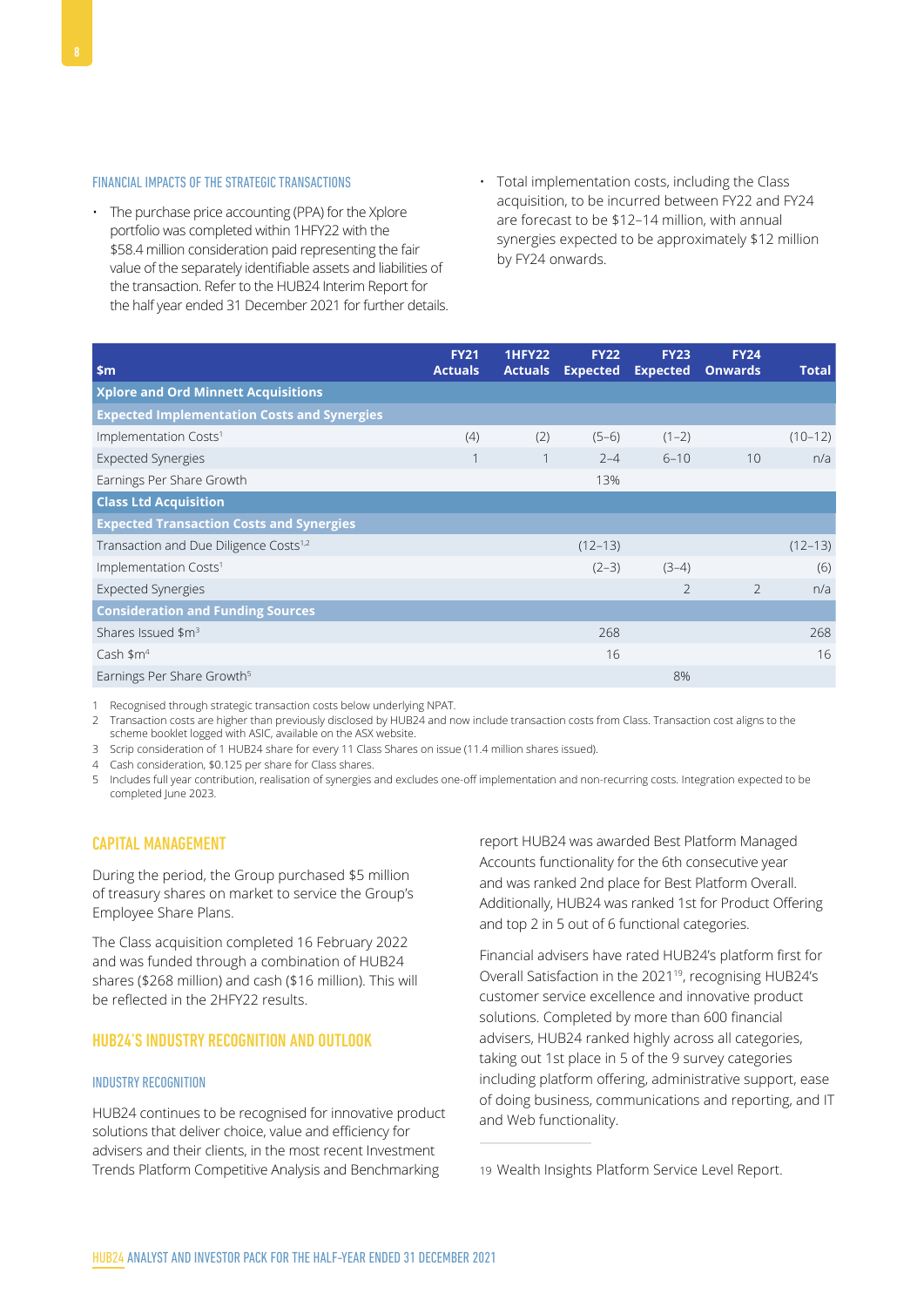#### INDUSTRY RECOGNITION (CONTINUED)

## **WEALTH INSIGHTS**

**HUB24** ranked #1 by advisers for **Overall Satisfaction** in the Wealth Insights Platform Service Level Report 2021

#### IMPACT OF COVID-19 PANDEMIC

The COVID-19 pandemic continues to impact our customers and team as well as the broader community. Throughout this challenging period, HUB24 has continued to deliver seamless operational and customer support, whilst ensuring the well-being of our team and continuing to deliver record growth. Having effectively and quickly mobilised all team members to work remotely in 2020, we were able to once again mobilise quickly when offices closed around the country during the current outbreak.

We continue to offer flexible working arrangement for all employees, which is highly valued and has contributed to overall employee satisfaction and well-being.

We continued to support our people in dealing successfully with the impact of the ongoing COVID pandemic, expanding our wellbeing initiatives and flexibility, and upskilling people leaders to provide effective support on an individualised basis.

Considering the frequent disruption throughout the half, we are proud of our success in balancing employee welfare whilst delivering record growth.

#### **CONCLUSION**

In 1HFY22 HUB24 delivered strong financial results and record levels of platform net inflows and FUA growth and initiated the acquisition of Class a leader in the SMSF platform market.

These record interim results have been delivered during an ever changing global pandemic and are underpinned by the long-standing investment in our technology, the strength of our client offerings and a strong team of people who are focused on delivering better outcomes for clients and shareholders.

This solid growth is expected to continue.

#### **OUTLOOK**

Moving forward we expect ongoing strong net inflows to the Platform and are **targeting a FUA range of \$83–\$92 billion by 30 June 2024.**

The above outlook is subject to the following key business risks:

- investment market volatility;
- ongoing impact of COVID-19 pandemic on the global economy and the ability of individuals, businesses and governments to operate;
- general uncertainty around the global economy and its impact on markets in which HUB24 operates and invests;
- regulatory and political changes impacting financial services participants;
- demand for and competition with HUB24's products and solutions; and
- operational risk.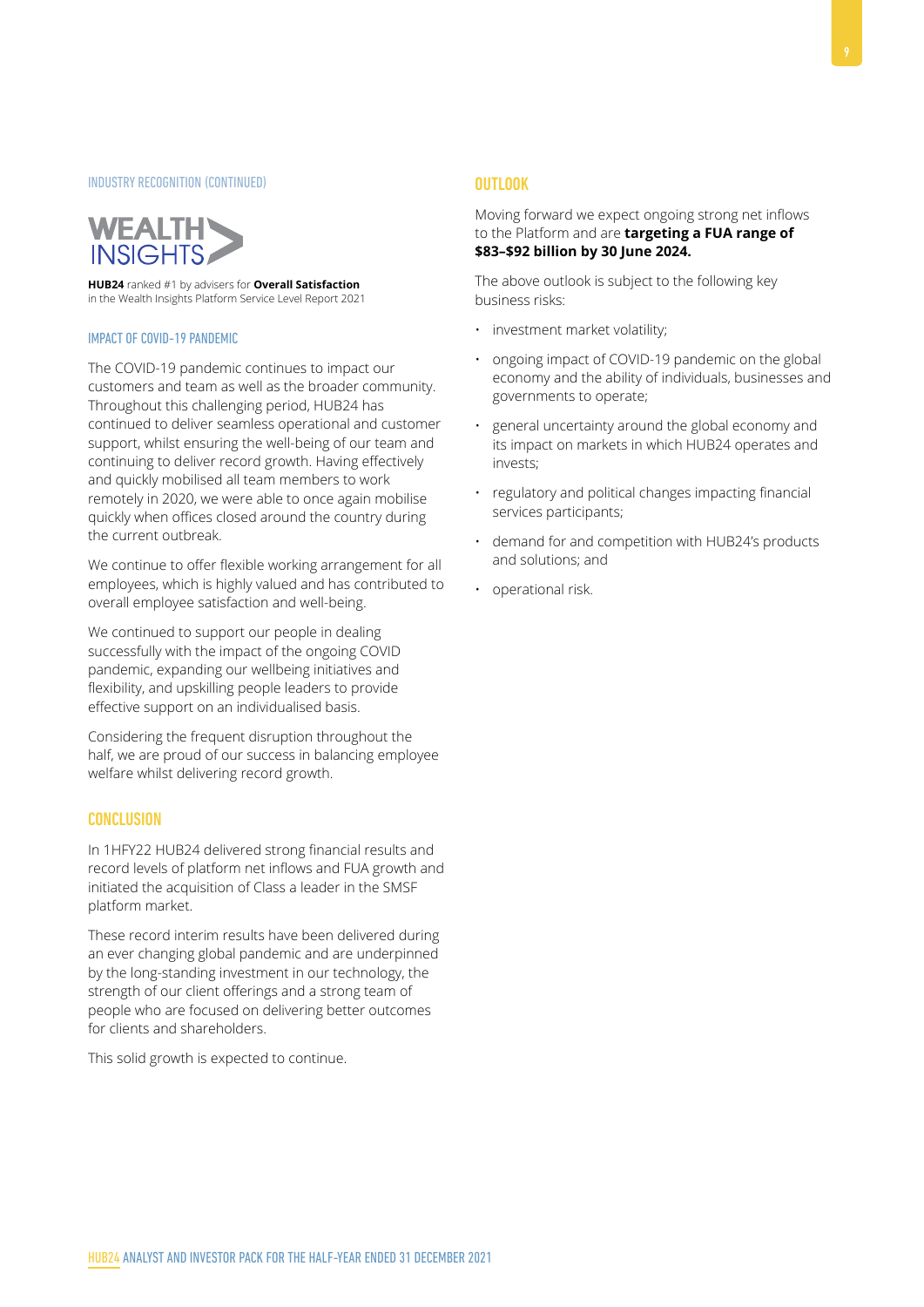The Group recorded a 72% increase in operating revenue from continuing operations to \$81.6 million for 1HFY22 (1HFY21: \$47.5 million). Platform revenue was up 76% to \$77.3 million, and Tech Solutions revenue down (9%) to \$3.0 million.

The Group's preferred measure of profitability is Underlying Earnings Before Interest, Tax, Depreciation, Amortisation and Abnormal Items (UEBITDA), which increased 80% to \$29.7 million (1HFY21: \$16.5 million). From continuing operations, the Group's UEBITDA increased to \$29.7 million (1HFY21 \$16.9 million).



1HFY19 2HFY19 1HFY19 1HFY20 2HFY19 2HFY20 1HFY20



PLATFORM SEGMENT



1HFY21 2HFY20 2HFY21 1HFY21 1HFY22 2HFY21 1HFY22

PLATFORM UNDERLYING EBITDA



\*Above CAGR represents the 12 month compound annual growth rate to 31 December.

### **GROUP**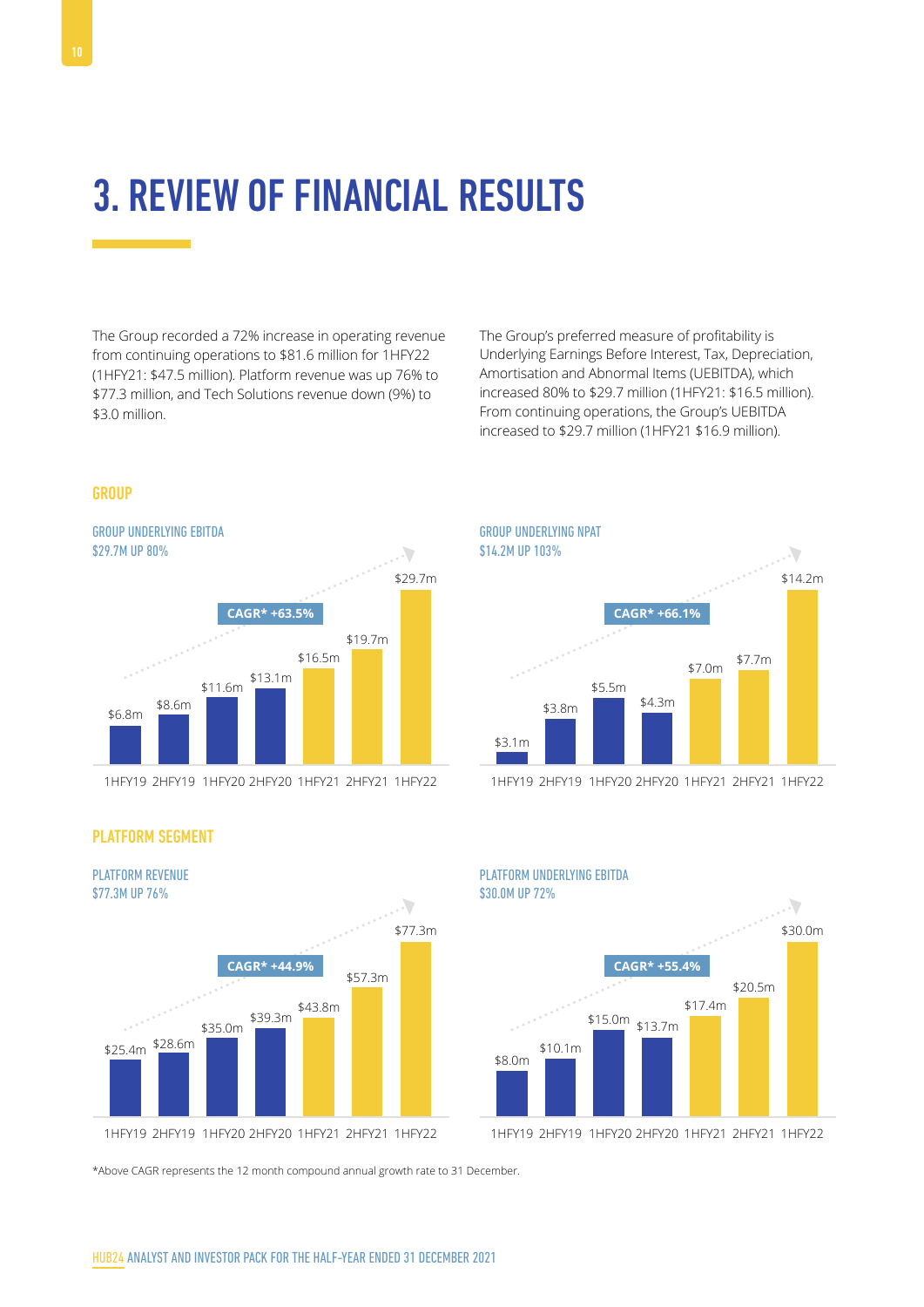## REVIEW OF FINANCIAL RESULTS (CONTINUED)

The key drivers the Group's UEBITDA performance were:

- Total Funds Under Administration (FUA) growing from \$31.3 billion at 31 December 2020 to \$68.3 billion as at 31 December 2021, an increase of 118%.
- Platform<sup>20</sup> FUA increased from \$22.0 billion at 31 December 2020 to \$50.0 billion, an increase of 128%. \$11.2 billion of the increase related to the acquisition FUA of the Xplore business in March 2021.
- Record net inflows of \$6.7 billion were achieved, up 116% on 1HFY21 \$3.1 billion net inflows. HUB24's continued recognition as the platform market leader and focus on providing innovative solutions to empower better financial futures has continued to resonate with strong net inflows across all client segments during the year. HUB24's new business pipeline has continued to grow with the number of advisers using the platform increasing to 3,402, up 49% from 2,280 advisers at 31 December 2020. New business is being generated from advisers in the national key account segment, mid-tier licensees, and self-licensed advisers and brokers. Additionally, increasing opportunities are being provided by the opening up of Approved Product Lists within the institutionally aligned licensee segment with HUB24 launching the ClearView and Insignia private labels.
- Platform revenue increased by 76% to \$77.3 million (1HFY21: \$43.8 million), driven by strong growth in net flows (116%), increase in FUA (118%) and an increase in ASX 300 (2%). FUA on the Platform is not fully correlated to movements in equity markets.

Lower cash margins includes the reduction in the official cash rate of 15 bps in November 2020 together with lower cash balances as a percentage of FUA.

While high levels of market volatility were observed in 1HFY21, lower volatility in 1HFY22 saw reduced trading activity which, on aggregate, resulted in lower trading activity relative to 1HFY21. This has led to lower transactional revenue, partially offset by higher account balances.

• PARS<sup>21</sup> FUA increased by 97% to \$18.3 billion (1HFY21: \$9.3 billion), following the acquisition of Xplore (\$6 billion transition). Post acquisition, the PARS business has grown the number of accounts significantly.

The PARS business contributed \$2.7 million of revenue in 1HFY22 (1HFY21: \$0.3 million), with more than 8,000 accounts managed across the portfolio. Both the Ord Minnett and Xplore businesses transitioned during FY21 and contributed a full six months in 1HFY22.

#### **Platform FUA and advisers**



#### **FUA movements (\$bn)**



<sup>20</sup> Custodial FUA Administration Services.

<sup>21</sup> Non-custodial FUA as Portfolio Administration and Reporting Services.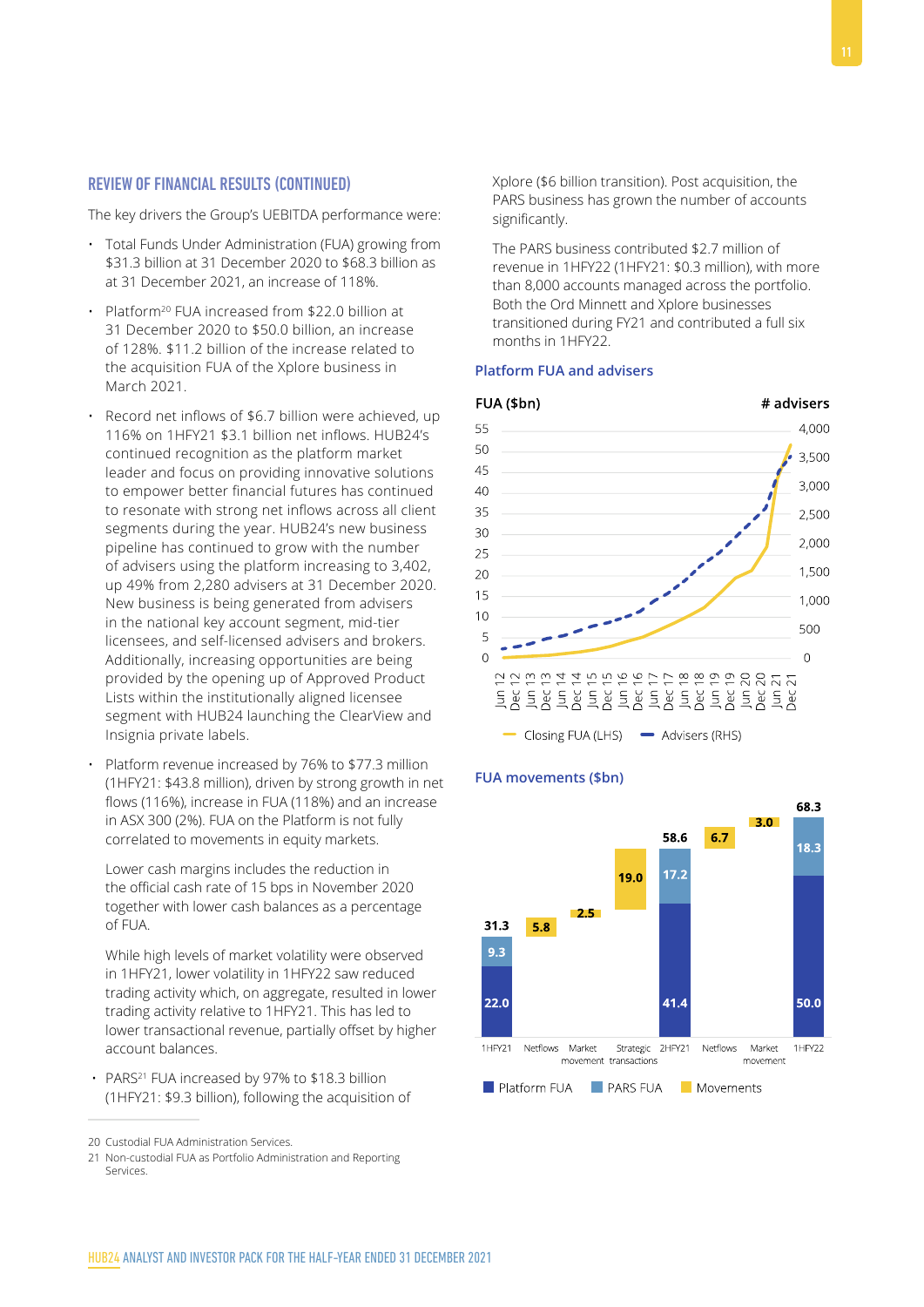#### REVIEW OF FINANCIAL RESULTS (CONTINUED)

- The Group continues to invest in the business to support its strategic growth objectives. Platform expenses increased by 79% to \$47.3 million (1HFY21: \$26.4 million). This is largely driven by FTE headcount increasing by 64% to 460 (1HFY21: 281). The acquisitions of Ord Minnett and Xplore increased headcount by 81. The investment in a further 100 people has been in sales and distribution, technology, and operations to support growth in FUA, expand our distribution footprint, and continue product and technology innovation.
- Abnormal items of \$8.3m includes acquisition amortisation costs of \$5.1 million and strategic costs

of \$3.2 million (which includes implementation costs related to Xplore and Ord Minnett of \$2.3 million and \$0.9 million for other projects).

- The Group's Statutory Net Profit after Tax increased by 35% to \$8.4 million (1HFY21 \$6.2 million).
- HUB24 generated strong operating cashflows of \$15.1 million (\$18.3 million before strategic transaction costs) 50% up from \$10.1 million (\$11.8 million before strategic transaction costs)
- HUB24 maintains cash reserves significantly above regulatory capital requirements with net cash of \$47.0 million at period end (\$51.0 million at 30 June 2021).



#### RECONCILIATION OF 1HFY22 UNDERLYING NPAT TO STATUTORY NPAT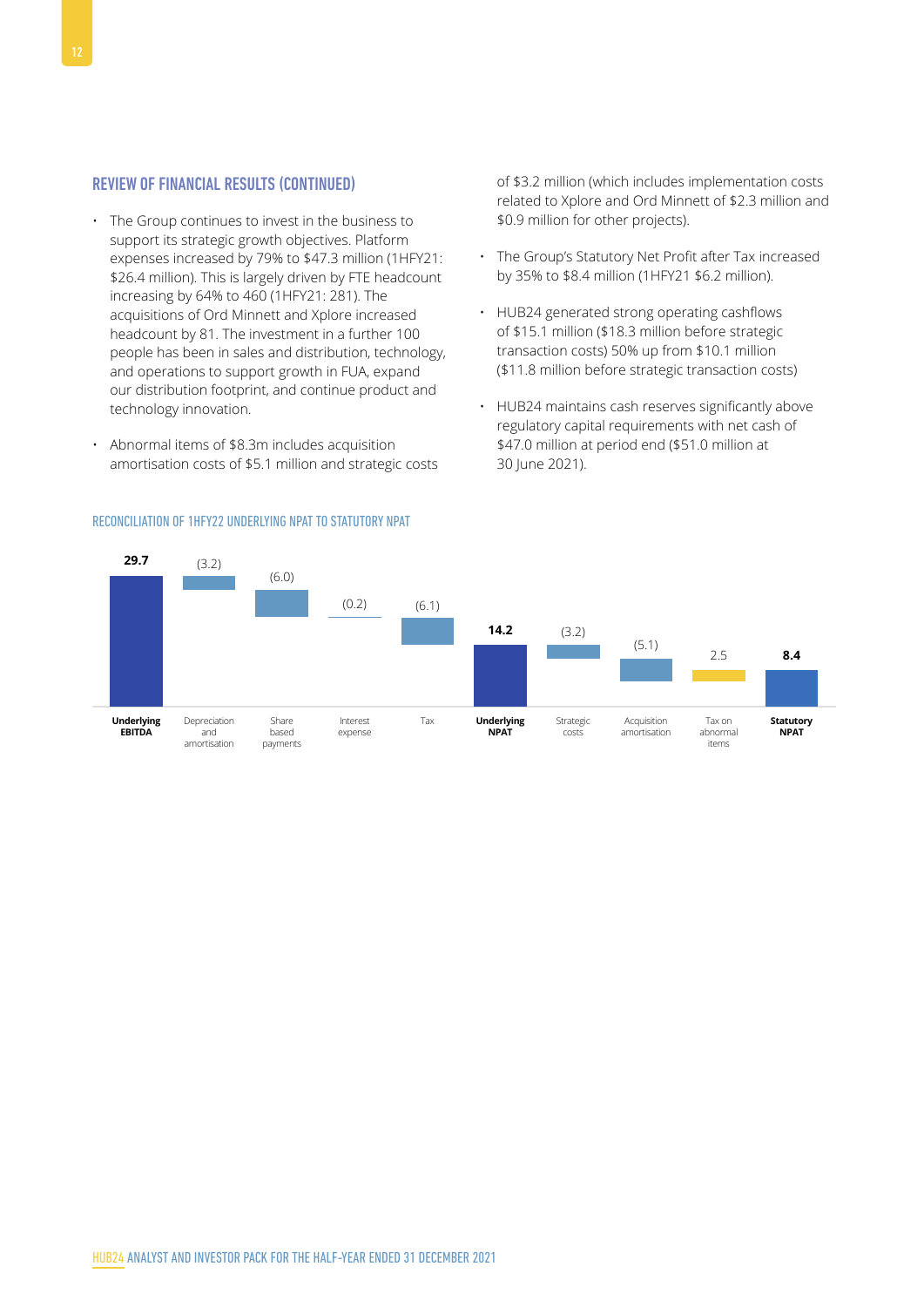### GROWTH INDICATORS AND FINANCIAL METRICS

|                                                                       |               |               |               | <b>1HFY21 v</b> | <b>1HFY22v</b> |
|-----------------------------------------------------------------------|---------------|---------------|---------------|-----------------|----------------|
| <b>HUB24 Group Growth Indicators</b>                                  | <b>1HFY22</b> | <b>2HFY21</b> | <b>1HFY21</b> | <b>2HFY21</b>   | <b>1HFY21</b>  |
| Total Funds under administration (\$m)                                | 68,321        | 58,643        | 31,289        | 17%             | 118%           |
| Platform Funds under administration (\$m)                             | 49,992        | 41,446        | 21,966        | 21%             | 128%           |
| PARS Funds under administration (\$m)                                 | 18,329        | 17,197        | 9,322         | 7%              | 97%            |
| Spot Custodial Fee Paying FUA %                                       | 80.2          | 80.4          | 82.5          | (0.2%)          | (2.3%)         |
| Platform Netflows (\$m)                                               | 6,664         | 5,828         | 3,084         | 14%             | 116%           |
| Advisers on the platform                                              | 3,402         | 3,063         | 2,280         | 11%             | 49%            |
| PARS accounts                                                         | 8,020         | 7,538         | 5,392         | 6%              | 49%            |
| <b>Group financial metrics</b>                                        |               |               |               |                 |                |
| Operating Revenue (\$m) <sup>22</sup>                                 | 81.6          | 61.6          | 47.5          | 32%             | 72%            |
| Underlying EBITDA from continuing operations (\$m)                    | 29.7          | 19.8          | 16.9          | 50%             | 76%            |
| Discontinued Operations                                               |               | (0.1)         | (0.4)         | (100%)          | $(100\%)$      |
| <b>Underlying EBITDA</b>                                              | 29.7          | 19.7          | 16.5          | 51%             | 80%            |
| Underlying NPAT (\$m) <sup>23</sup>                                   | 14.2          | 8.4           | 7.0           | 69%             | 103%           |
| Underlying EBITDA margin from continuing operations (%) <sup>22</sup> | 36.4          | 32.3          | 35.5          | 4.1%            | 0.9%           |
| Cost to income ratio (%)                                              | 63.6          | 67.7          | 64.5          | $(4.1\%)$       | (0.9%)         |
| Statutory NPAT (\$m) <sup>22</sup>                                    | 8.4           | 3.6           | 6.1           | 133%            | 38%            |
| Effective tax rate (statutory) (%)                                    | 29.9          | 47.4          | 33.8          | (17.5%)         | (3.9%)         |
| Operating cashflows (\$m)                                             | 15.1          | 8.7           | 10.5          | 74%             | 44%            |
| Employee benefits expense (\$m) <sup>24</sup>                         | (39.6)        | (31.1)        | (23.8)        | 27%             | 66%            |
| Total staff at period end (# FTE)                                     | 460           | 391           | 281           | 18%             | 64%            |
| <b>Earnings per share (cents)</b>                                     |               |               |               |                 |                |
| Basic - underlying                                                    | 20.73         | 12.10         | 10.96         | 71%             | 89%            |
| Basic - statutory                                                     | 12.27         | 5.35          | 9.56          | 129%            | 28%            |
| Basic - from continuing operations                                    | 12.27         | 3.66          | 10.20         | 235%            | 20%            |
| Diluted - underlying                                                  | 20.04         | 11.65         | 10.68         | 72%             | 88%            |
| Diluted - statutory                                                   | 11.86         | 5.34          | 9.32          | 122%            | 27%            |
| Diluted - from continuing operations                                  | 11.86         | 3.52          | 9.95          | 237%            | 19%            |
| <b>Dividends</b>                                                      |               |               |               |                 |                |
| Dividend (cents per share)                                            | 7.5           | 5.5           | 4.5           | 0%              | 22%            |
| Dividend franking (%)                                                 | 100           | 100           | 100           | 0%              | 0%             |
| Underlying NPAT payout ratio (%)                                      | 42            | 47            | 40            | (20%)           | (13%)          |
| <b>Share capital</b>                                                  |               |               |               |                 |                |
| Number of ordinary shares (closing) (m)                               | 68.6          | 68.3          | 67.0          | 0.4%            | 2.4%           |
| Weighted average number of ordinary shares (basic) (m)                | 68.4          | 65.9          | 64.0          | 4%              | 7%             |
| Weighted average number of shares (diluted) (m)                       | 70.8          | 68.4          | 65.6          | 4%              | 8%             |
| Share Price - closing (\$)                                            | 28.30         | 28.51         | 21.34         | $(0.2\%)$       | 7.0%           |
| <b>Capital management</b>                                             |               |               |               |                 |                |
| Cash & cash equivalents (\$m)                                         | 59.5          | 63.5          | 85.3          | (6%)            | (30%)          |
| Net assets - average (\$m)                                            | 186.1         | 168.8         | 113.9         | 10.2%           | 63%            |
| Net assets - closing (\$m)                                            | 187.7         | 184.6         | 153.0         | 1.7%            | 23%            |
| Net assets per basic share (\$)                                       | 2.73          | 2.70          | 2.29          | 1.1%            | 19%            |
| Net tangible assets (\$m)                                             | 84.8          | 80.6          | 100.7         | 5.2%            | (16%)          |
| Net tangible assets per basic share (\$)                              | 1.24          | 1.13          | 1.50          | 9.7%            |                |
|                                                                       | 12.5          | 12.5          |               |                 | (17%)          |
| Borrowings (\$m)                                                      |               |               |               | 0%              | n/a            |
| Net cash and cash equivalents (\$m)                                   | 47.0          | 51.0          | 85.3          | 25%             | (26%)          |

<sup>22</sup> 1HFY21 and 2HFY21 Operating Revenue has been restated to include Corporate Other Income.

<sup>23</sup> Prior period comparatives have been restated for acquisition amortisation costs for Xplore and PARS as abnormal items.

<sup>24</sup> Employee benefits expenses excludes impact of strategic transactions and project costs.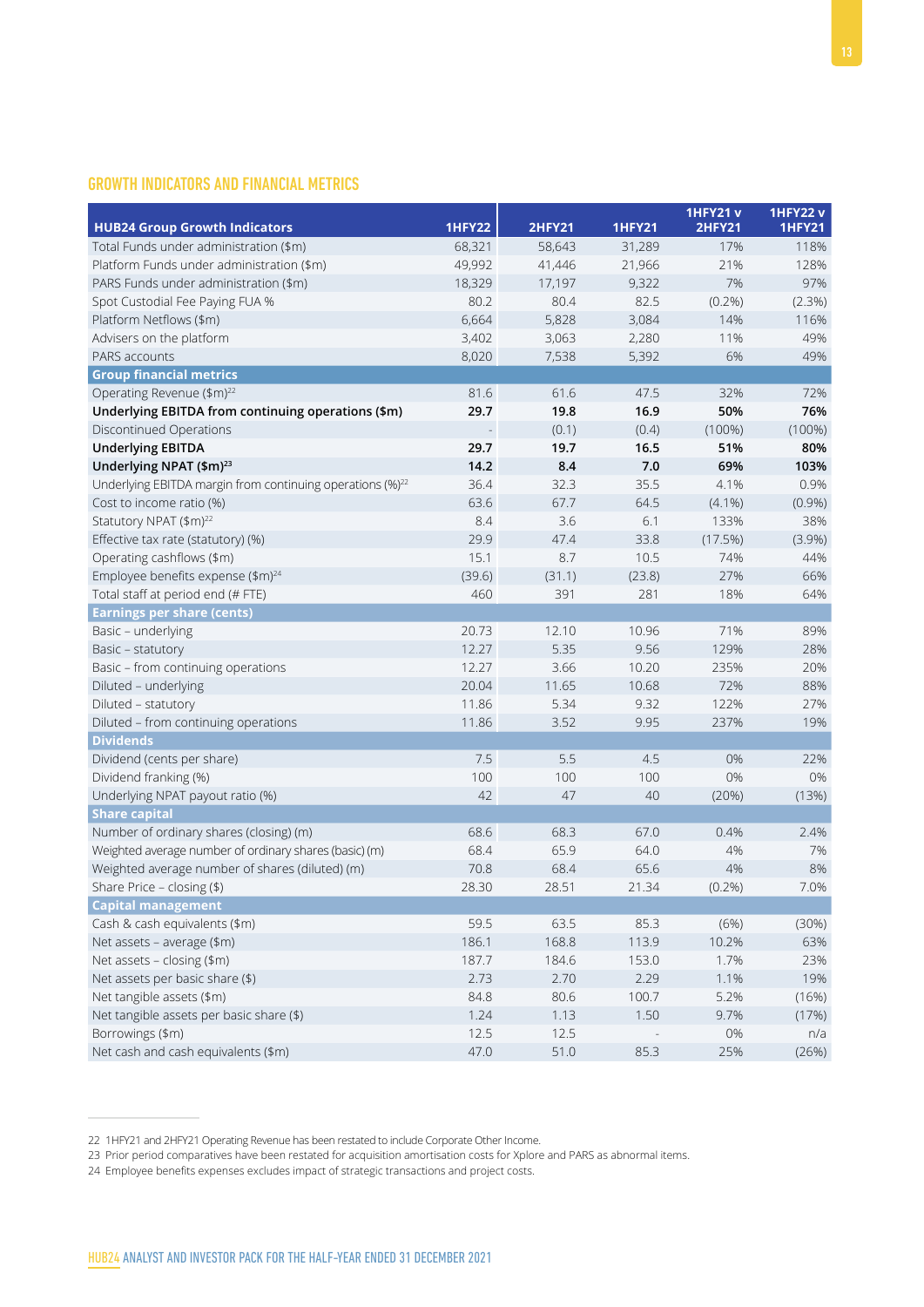## GROUP FINANCIAL PERFORMANCE

| Profit & Loss \$m                                     | <b>1HFY22</b> | <b>2HFY21</b> | <b>1HFY21</b> | <b>1HFY22v</b><br><b>2HFY21</b> | <b>1HFY21 v</b><br><b>1HFY21</b> |
|-------------------------------------------------------|---------------|---------------|---------------|---------------------------------|----------------------------------|
| Platforms Revenue                                     | 77.3          | 57.3          | 43.8          | 35%                             | 76%                              |
| Tech Solutions Revenue                                | 3.0           | 3.3           | 3.3           | (9%)                            | (9%)                             |
| Corporate Revenue                                     | 1.3           | 1.0           | 0.4           | 30%                             | 225%                             |
| <b>Total Revenue</b>                                  | 81.6          | 61.6          | 47.5          | 32%                             | 72%                              |
| Platform and Custody Fees                             | (10.7)        | (8.0)         | (6.1)         | 34%                             | 75%                              |
| <b>Employee Related Expenses</b>                      | (33.6)        | (27.4)        | (19.7)        | 23%                             | 71%                              |
| Administrative Expenses                               | (7.6)         | (6.4)         | (4.8)         | 19%                             | 58%                              |
| <b>Total Operating Expenses</b>                       | (51.9)        | (41.8)        | (30.6)        | 24%                             | 70%                              |
| Underlying EBITDA from continuing operations          | 29.7          | 19.8          | 16.9          | 50%                             | 76%                              |
| <b>Underlying EBITDA by segment</b>                   |               |               |               |                                 |                                  |
| Platforms EBITDA                                      | 30.0          | 20.5          | 17.4          | 46%                             | 72%                              |
| <b>Tech Solutions EBITDA</b>                          | 0.8           | 0.8           | 0.9           | 0%                              | $(11\%)$                         |
| Corporate EBITDA                                      | (1.1)         | (1.5)         | (1.4)         | (27%)                           | (21%)                            |
| Underlying EBITDA from continuing operations          | 29.7          | 19.8          | 16.9          | 50%                             | 76%                              |
| EBITDA from discontinued operations                   |               | (0.1)         | (0.4)         | (100%)                          | (100%)                           |
| <b>Underlying EBITDA</b>                              | 29.7          | 19.7          | 16.5          | 51%                             | 80%                              |
| <b>Other items:</b>                                   |               |               |               |                                 |                                  |
| Other Income                                          |               | 0.2           |               | $(100\%)$                       | n/a                              |
| Share Based Payments                                  | (6.0)         | (3.2)         | (3.0)         | 88%                             | 100%                             |
| EBITDA (before abnormal items)                        | 23.7          | 16.7          | 13.5          | 42%                             | 76%                              |
| Depreciation & Amortisation <sup>25</sup>             | (3.2)         | (3.6)         | (2.8)         | $(11\%)$                        | 14%                              |
| Interest Expense Lease                                | (0.1)         | (0.2)         | (0.1)         | (50%)                           | 0%                               |
| Interest Expense Other                                | (0.1)         |               |               | n/a                             | n/a                              |
| PBT (before abnormal items)                           | 20.3          | 12.9          | 10.6          | 57%                             | 92%                              |
| Income Tax Expense <sup>25</sup>                      | (6.1)         | (4.5)         | (3.6)         | 36%                             | 69%                              |
| Underlying NPAT <sup>25</sup>                         | 14.2          | 8.4           | 7.0           | 69%                             | 103%                             |
| <b>Abnormal items</b>                                 |               |               |               |                                 |                                  |
| Fair value gain on contingent consideration - Agility |               |               | 1.6           | n/a                             | (100%)                           |
| Agility consideration share based payments expense    |               | (0.4)         | (1.1)         | $(100\%)$                       | (100%)                           |
| Agility related abnormal items                        |               | (0.4)         | 0.5           | (100%)                          | (100%)                           |
| Gain on Sale of Investment                            |               | 1.4           |               | $(100\%)$                       | n/a                              |
| Strategic transaction costs and other abnormal items  | (3.2)         | (5.7)         | (1.8)         | (44%)                           | 78%                              |
| Acquisition Amortisation <sup>25</sup>                | (5.1)         | (0.6)         |               | Large                           | n/a                              |
| Other abnormal items                                  |               | (0.6)         |               | (100%)                          | n/a                              |
| Tax effect on abnormal items <sup>25</sup>            | 2.5           | 1.2           | 0.4           | 108%                            | Large                            |
| Net Profit/(Loss) After Tax                           | 8.4           | 3.7           | 6.1           | 127%                            | 38%                              |

25 Prior period comparatives have been restated for acquisition amortisation costs for Xplore and PARS as abnormal items.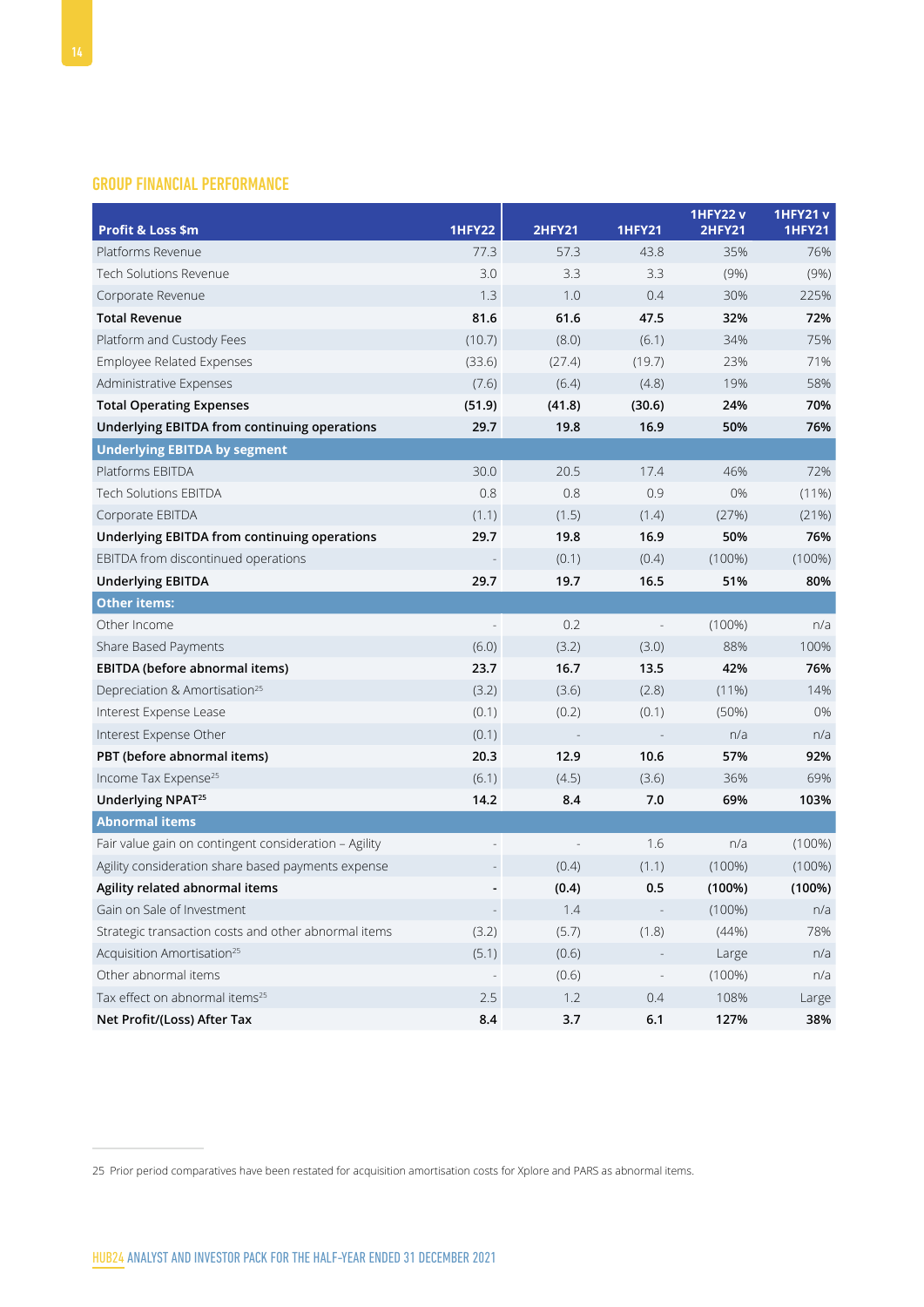#### The acquisition of Xplore changes the underlying composition of the Group's margin on FUA, and in turn,

integrate existing books onto the Platform.

impacts the effective revenue margin of the Platform going forward.

EXPANDING CUSTOMER PROPOSITION AND THE COMPOSITION OF FUA

The Group categorises its Platform FUA book into three distinct client segments, being Retail, Institutional and Xplore Super Admin. The Group is committed to organically growing the FUA through generating scalable returns, as well as seeking inorganic opportunities to

In FY21 the Institutional segment increased materially as a proportion of the book over the year. This composition has held through 1HFY22. The dynamics of the market mean Institutional customers typically achieve higher efficiencies from the scale of their portfolios by accessing wholesale pricing. As the Group seeks greater FUA over time within the Institutional segment to align with the shifting market environment, the revenue margin of the Group could be lower, while ultimately improving both the quantum and quality of earnings.

#### **Composition of Platform FUA and revenue**



#### **REVENUE**

Group operating revenue from continuing operations increased to \$81.6 million, up 72% compared to 1HFY21 (\$47.5 million for 1HFY21).

Key drivers include:

- Record FUA growth in the Platform segment, with Custodial FUA increasing by 128% to \$50.0 billion at 31 December 2021 (1HFY21: \$22.0 billion) and growth in PARS FUA to \$18.3 billion (1HFY21: \$9.3 billion), has resulted in Platform revenue of \$77.3 million, an increase of 76%.
- Tech Solutions contributed \$3.0 million in revenue (1HFY21: \$3.3 million) from software licensing and consulting services, a decrease of 9%. As part of HUB24's series of strategic transactions to support the Group's strategic objectives, Tech Solutions has been spending more time on internal development activities, including HUBconnect. This includes the development of our Innovation Lab, which will develop and deliver data management and integrated solutions to HUB24 clients to provide unique competitive advantage to their advisers. The business no longer offers technology hosting services to new clients, but continues to service existing clients.
- Corporate revenue was \$1.3 million, reflecting interest income and equity accounted profits from the investment in Diverger which is delivering to expectation.

#### PLATFORM REVENUE AND MARGINS

Platform revenue comprises a mix of FUA based fees, including tiered administration fees, fees on client funds held as cash and transaction fees such as platform trading for equities, managed funds and insurance.

#### **Platform margin and FUA**



## Margin %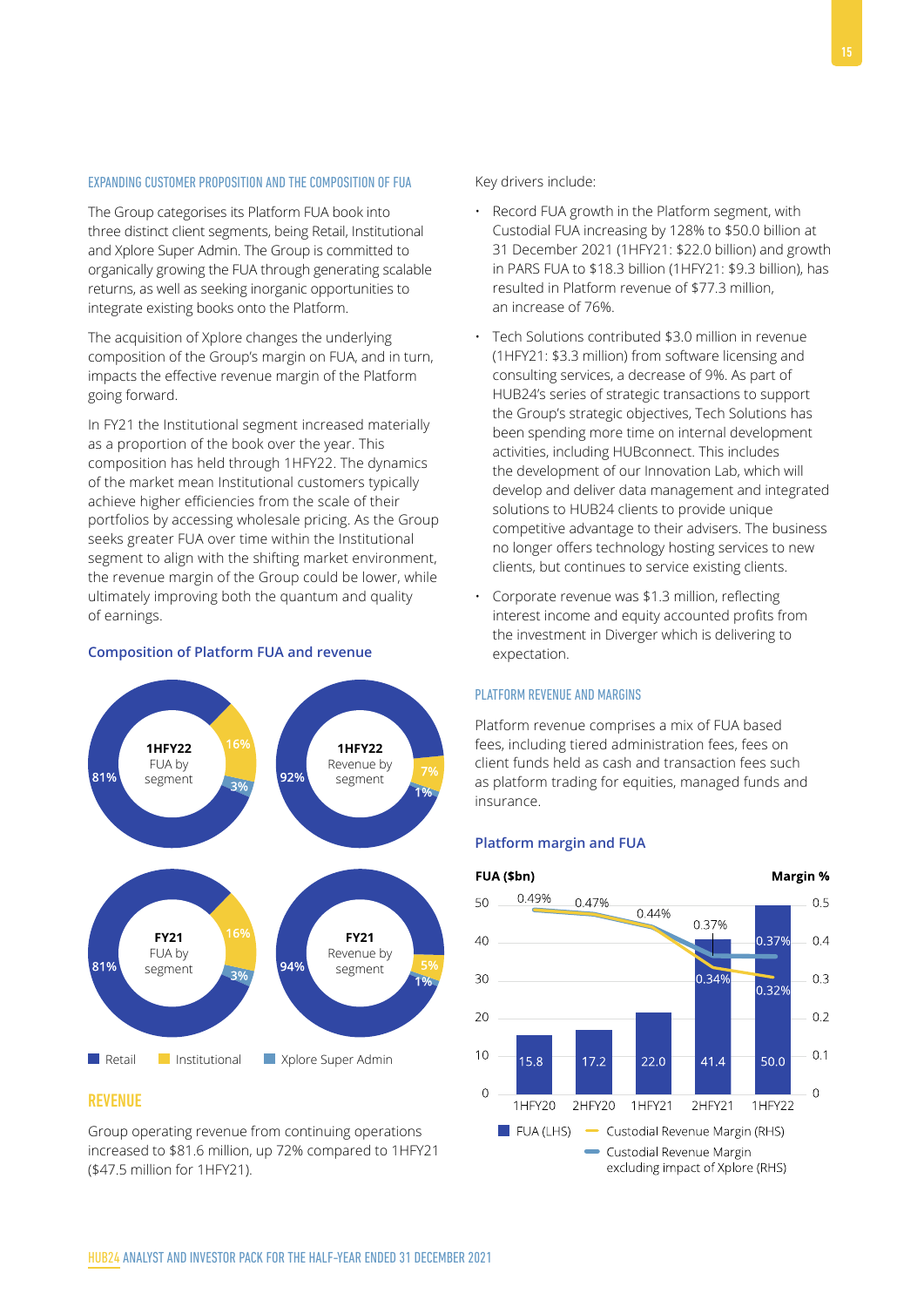#### PLATFORM REVENUE AND MARGINS (CONTINUED)

For 1HFY22, Platform revenue margin was 0.32% of average FUA (1HFY21: 0.44%), calculated as the average of opening and closing FUA of each month.26

#### **Platform operating revenue (\$m)**



#### **Platform revenue margin (BPS)**



As shown in the chart above, the 1HFY22 Platform revenue margin excluding Xplore was 0.37%, with the annualised impact of the large Xplore institutional clients and Xplore Super Admin reducing the Group's platform revenue margin to 0.32%.

The revenue margin may fluctuate from period to period depending upon cyclical market conditions, the level of trading activity, shifts in the mix of client portfolios or variations in the average account balance on the Platform.

Generally, as average account balances on the Platform increase over time, the tiered administration fee paid by clients will tend to decrease as a percentage of FUA

while fees will generally increase in absolute dollar terms (see Total Platform Revenue and Expenses Trend chart on the following page). The percentage of fee paying custody FUA as at 31 December 2021 was 80.2% which was steady with 30 June 2021.

The average Platform account balance as at 31 December 2021 was up 8% on the prior year, and the average PARS account balance was up 32%, as the onboarding of Ord Minnett PARS business was completed in FY21.

During 1HFY22, revenue was driven by strong momentum from licensees with large Funds Under Advice, with access to competitive pricing. This was partially offset during 1HFY22 by the continuing low interest rate environment.

Trading activity was lower in 1HFY22 as market volatility returned to pre-COVID 19 levels compared to the elevated volumes seen in 1HFY21 which resulted in lower transaction fee income this period.

#### GROUP EXPENSES

Consolidated Group expenses<sup>27</sup> (before abnormal items) from continuing operations increased to \$61.3 million,<sup>28</sup> up 68% (1HFY21 \$36.5 million).

The Group's operating expenses from continuing operations increased to \$51.9 million up 70% (1HFY21 \$30.6 million), reflecting the investment made in headcount resources dedicated to distribution and marketing, future Platform development and business strategy to drive future growth. Group FTE headcount increased by 64% to 460 as at 31 Dec 2021 from 281 in 1HFY21. The acquisition of Ord Minnett's PARS and Xplore increased headcount by 81. The investment in headcount will continue to be leveraged in future periods.

The Group's cost to income ratio from continuing operations continued to improve to 63.6% (1HFY21: 64.5%) reflecting strong revenue growth from the increasing Platform scale partially offset by the investment costs from increased headcount mentioned above.

In addition, the Group incurred abnormal expenses of \$8.3 million (1HFY21 \$1.8 million), due to acquisition amortisation and strategic transactions and project costs.

<sup>26</sup> From FY21 onwards this methodology will be utilised, due to the timing of strategic transactions during the period.

<sup>27</sup> Direct expenses are included in Operating expenses. Prior periods have been restated to reflect this change.

<sup>28</sup> Consolidated Group expenses include total operating expenses, share based payments, depreciation & amortisation and interest expenses.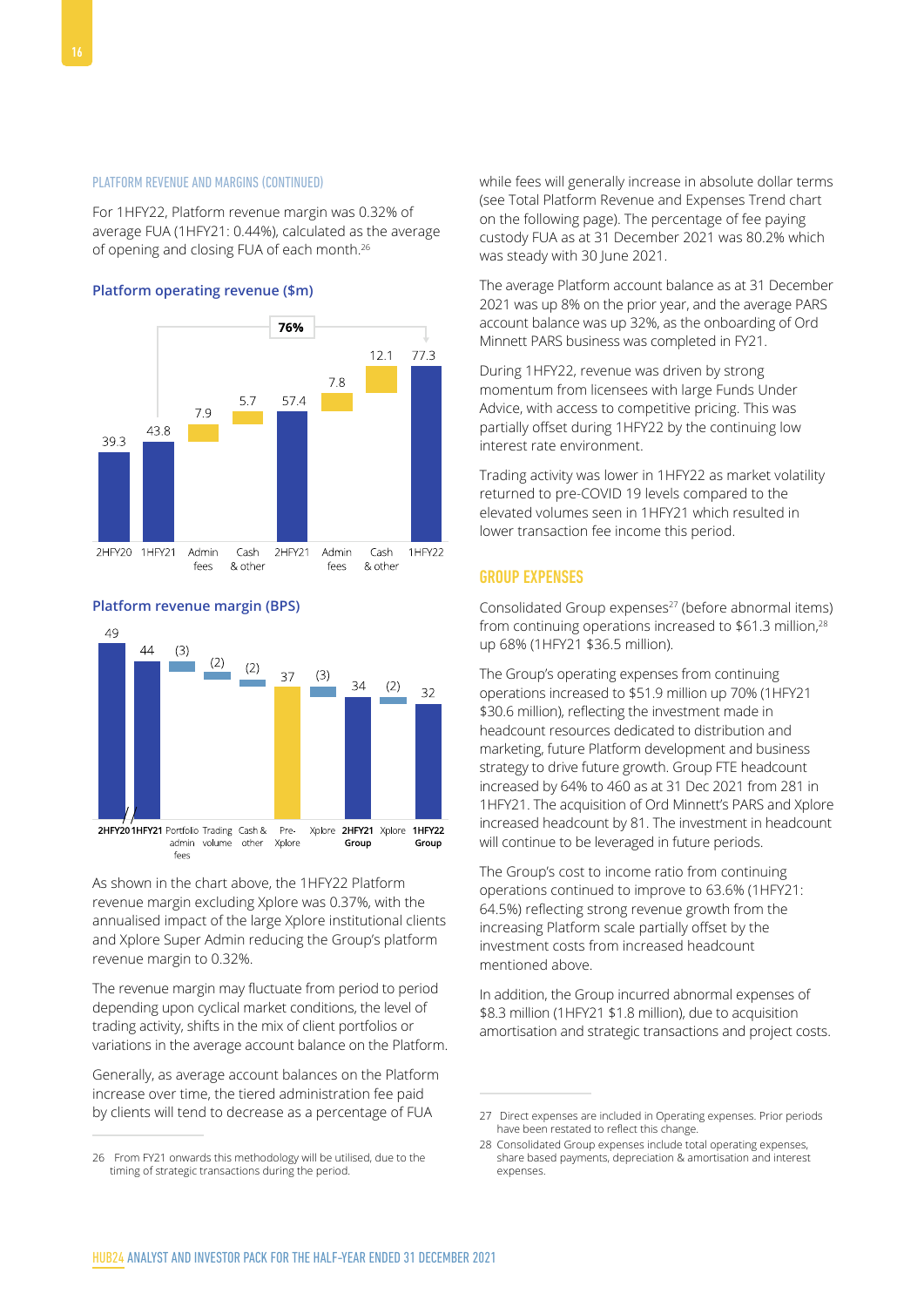#### GROUP EXPENSES (CONTINUED)





#### UNDERLYING EBITDA

Group Underlying EBITDA (UEBITDA) before abnormal items increased to \$29.7 million, up 80% due to:

- Growth in Platform FUA growth to \$50.0 billion as at 31 December 2021, compared to \$22.0 billion in 1HFY21, and growth in PARS FUA to \$18.3 billion (1HFY21: \$9.3 billion);
- Platform segment UEBITDA of \$30.0 million, with UEBITDA margin easing slightly to 38.8% (1HFY21: 39.7%) given reduction in RBA rates, lower trading volumes since 2HFY21 and 6 full months of the Xplore acquisition; and
- Group UEBITDA margin from continuing operations improving to 36.4% (1HFY21: 35.5%), driven by improving economies of scale on the Platform, and efficiency improvements in Tech Solutions.



#### **Platform revenue and expense trends**

#### GROUP UNDERLYING NPAT

Group Underlying NPAT represents NPAT before abnormal items. Underlying NPAT increased 103% to \$14.2 million (1HFY21: \$7.0 million).

The key drivers impacting the movement between Underlying EBITDA and Underlying NPAT in 1HFY22 were:

- Employee share based payments increased to \$6.0 million (1HFY21: \$4.1 million). The Group uses long term incentive (LTI) schemes to underpin the growth of the business. A Special LTI was issued in FY19, in addition to the usual LTI schemes in return for capping fixed remuneration for a three year period to September 2020. This was established to create alignment with cash flow and profitability objectives of HUB24. A small number of employees have entitlements under the Special LTI issue. The performance condition for these entitlements to vest is a CAGR of FUA of 33% per annum over the four year period to June 2022. Given the strong FUA growth since the FY19 Special LTI was issued and the Group's confidence in continued FUA growth over the outlook, a \$0.8 million expense (1HFY21: \$1.0 million) has been reflected in the results.
- Following shareholder approval at the FY20 AGM, a grant of Special Performance Award Rights (SPARs) were offered to the Managing Director and a small number of key senior people, separate to the annual LTI plan. The SPARs were granted to recognise the importance of those key people in the successful delivery of the Group's strategy over the long-term, and to retain key executives through a period of significant change in the industry, and will vest over 5 years subject to the performance conditions being met. Given the acceleration in net flows and FUA growth, the probability of the FY21 SPAR's vesting has increased. To reflect this the Group has recognised \$3.5 million in relation to the FY21 SPARs during the half year ended 31 December 2021, which includes a life to date catch up since the date the SPAR's were issued.
- HUB24 has a policy of capitalising investment in its Platform asset, which is then amortised over its useful life. During the period, \$2.8 million of Platform innovation development and a further \$0.7 million of HUBconnect development costs were capitalised.
- Depreciation and amortisation expenses were \$3.2 million, an increase of \$0.4 million (1HFY21: \$2.8 million) due to higher levels of investment in IT development being capitalised.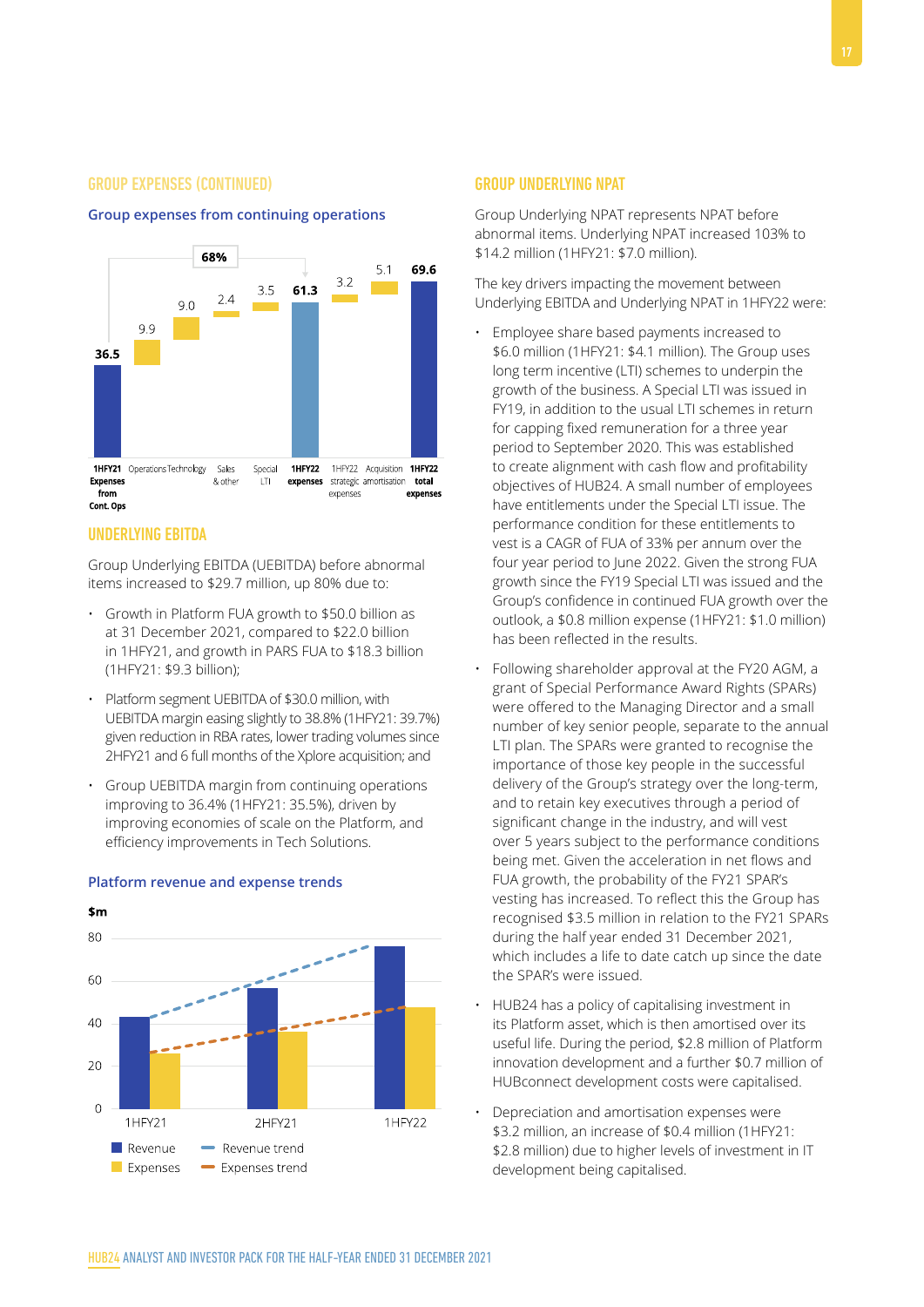#### GROUP UNDERLYING NPAT (CONTINUED)

- Abnormal items of \$8.3 million have been recognised in 1HFY22. This includes \$5.1 million of acquisition amortisation and \$3.2 million of strategic transactions and project costs.
- Depreciation & Amortisation expenses have been restated for \$5.1 million of Acquisition Amortisation costs relating to the acquisition of the Xplore (\$4.5 million) and PARS (\$0.6 million) businesses as abnormal items.
- Strategic transaction costs of \$3.2 million (1HFY21: \$1.8 million) comprises of \$2.3 million in transaction costs, due diligence and implementation costs incurred in the acquisition of Ord Minnett's PARS business, Xplore and other project costs. Additional expenditure included \$0.9m for other strategic product and alliance costs.

#### INCOME TAX

Income tax expense increased to \$3.6 million in 1HFY22 (1HFY21: \$3.1 million), reflecting profitability of the business partially offset by utilising tax losses acquired from Xplore. The effective tax rate for 1HFY22 was 30%.

Income tax has historically been a non-cash item as the HUB24 Group has had historical tax losses and tax offsets. The Group commenced paying income tax during FY21.

#### **DIVIDENDS**

The Board has previously announced its intention to target a dividend payout ratio between 40% and 60% of HUB24's annual Underlying Net Profit After Tax.

Subsequent to 31 December 2021, the Directors have determined a fully franked interim dividend of 7.5 cents per share. This represents an Underlying Net Profit After Tax payout ratio of 42% for 1HFY22. The dividend growth has taken into consideration the increase in share capital following the completion of the Class acquisition which resulted in 11.4 million shares being issued which under the scheme of arrangement terms were eligible for this dividend.

The payment of a dividend by the Group is at the discretion of the Board and will be a function of a number of factors, including the general business environment, financial condition of HUB24, capital management initiatives and any other factors the Board may consider relevant.

Dates for the interim dividend are as follows:

- Ex-date: 18 March 2022;
- Record date: 21 March 2022; and
- Dividend payment date: 18 April 2022.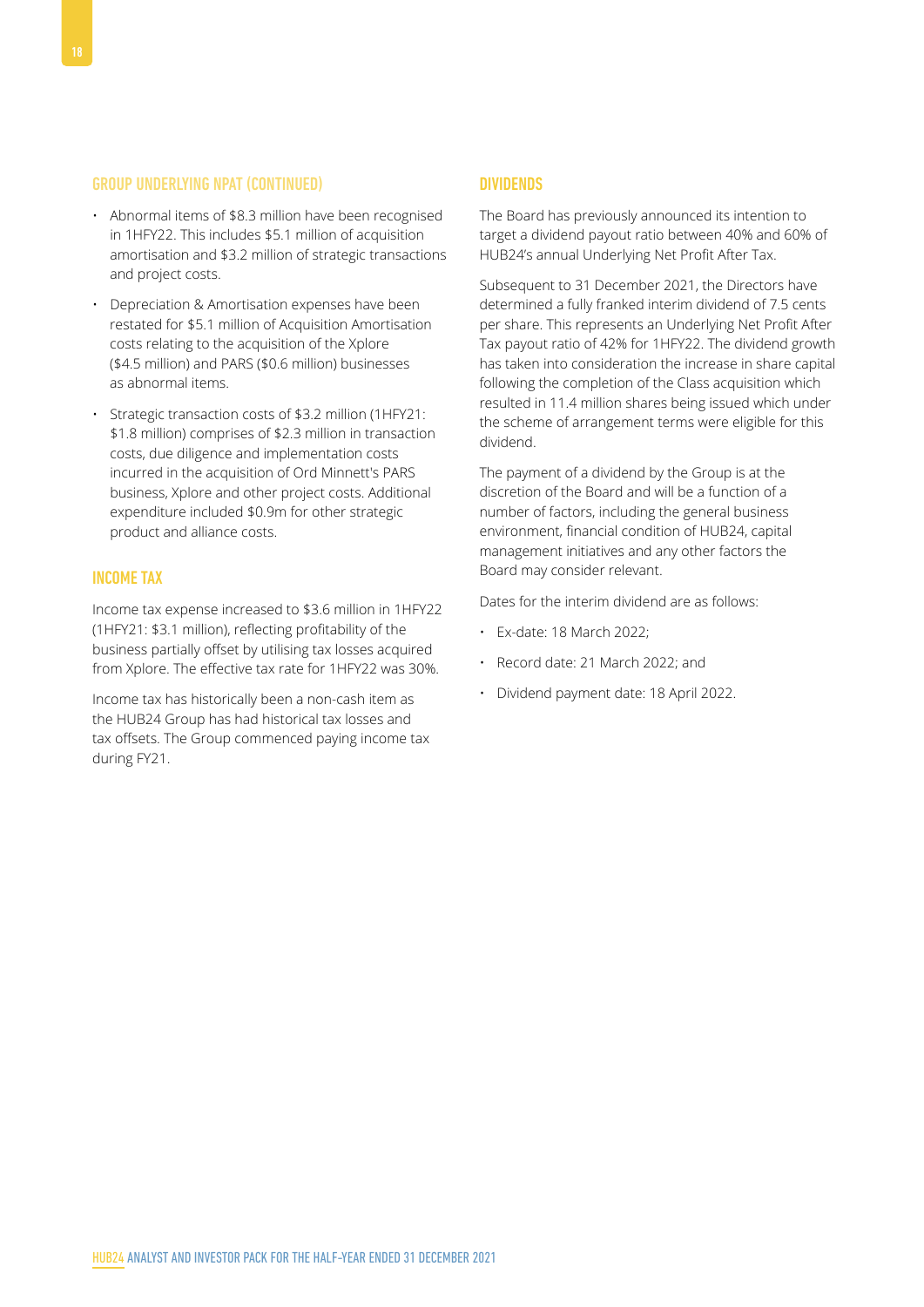## 4. SEGMENT RESULTS

### PLATFORM SEGMENT

| Profit & Loss \$m                                    | <b>1HFY22</b> | <b>2HFY21</b> | <b>1HFY21</b> | <b>1HFY21 v</b><br><b>2HFY21</b> | <b>1HFY22v</b><br><b>1HFY21</b> |
|------------------------------------------------------|---------------|---------------|---------------|----------------------------------|---------------------------------|
| <b>Total Revenue</b>                                 | 77.3          | 57.3          | 43.8          | 35%                              | 76%                             |
| Platform and Custody Fees                            | (10.7)        | (8.0)         | (6.1)         | 34%                              | 75%                             |
| <b>Employee Related Expenses</b>                     | (32.7)        | (25.4)        | (17.3)        | 29%                              | 89%                             |
| Administrative Expenses                              | (3.9)         | (3.4)         | (3.0)         | 15%                              | 30%                             |
| <b>Total Operating Expenses</b>                      | (47.3)        | (36.8)        | (26.4)        | 29%                              | 79%                             |
| <b>Underlying EBITDA</b>                             | 30.0          | 20.5          | 17.4          | 46%                              | 72%                             |
| Other Income                                         |               | 0.2           |               | $(100\%)$                        | n/a                             |
| EBITDA (before abnormal items)                       | 30.0          | 20.7          | 17.4          | 45%                              | 72%                             |
| Depreciation & Amortisation                          | (3.1)         | (4.1)         | (2.6)         | (24%)                            | 19%                             |
| Interest Expense                                     |               | (0.1)         | (0.1)         | $(100\%)$                        | $(100\%)$                       |
| PBT (before abnormal items)                          | 26.9          | 16.5          | 14.7          | 63%                              | 83%                             |
| Strategic transaction costs and other abnormal items | (3.2)         | (8.1)         |               | (60%)                            | n/a                             |
| Acquisition Amortisation                             | (5.1)         | (0.6)         |               | Large                            | n/a                             |
| Profit Before Tax (after abnormal items)             | 18.6          | 7.8           | 14.7          | 138%                             | 27%                             |
| Total Platform expenses                              | 47.3          | 36.8          | 26.4          | 29%                              | 79%                             |
| Platform Capex                                       | 3.5           | 2.6           | 2.8           | 35%                              | 25%                             |
| Key margins (%)                                      |               |               |               |                                  |                                 |
| UEBITDA margin                                       | 38.8          | 35.8          | 39.7          | 3.0%                             | (0.9%)                          |
| Cost to Income ratio                                 | 61.2          | 64.2          | 60.3          | $(3.0\%)$                        | 0.9%                            |
| <b>Platform Segment Statistics</b>                   |               |               |               |                                  |                                 |
| <b>Total FUA</b>                                     | 68,321        | 58,643        | 31,289        | 17%                              | 118%                            |
| Platform FUA (\$m)                                   | 49,992        | 41,446        | 21,966        | 21%                              | 128%                            |
| <b>Netflows</b>                                      | 6,664         | 5,828         | 3,084         | 14%                              | 116%                            |
| Gross Flows (excluding strategic transactions) (\$m) | 9,251         | 7,694         | 4,152         | 20%                              | 123%                            |
| Advisers (#)                                         | 3,402         | 3,063         | 2,280         | 11%                              | 49%                             |
| Retail revenue margin (bps)                          | 37            | 36            | 44            | 2%                               | (16%)                           |
| Institutional revenue margin (bps)                   | 14            | 9             |               | 56%                              | n/a                             |
| Xplore Super Admin revenue margin (bps)              | 14            | 17            |               | (18%)                            | n/a                             |
| PARS FUA (\$m)                                       | 18,329        | 17,197        | 9,322         | 7%                               | 97%                             |
| Number of PARS Accounts                              | 8,020         | 7,538         | 5,392         | 6%                               | 49%                             |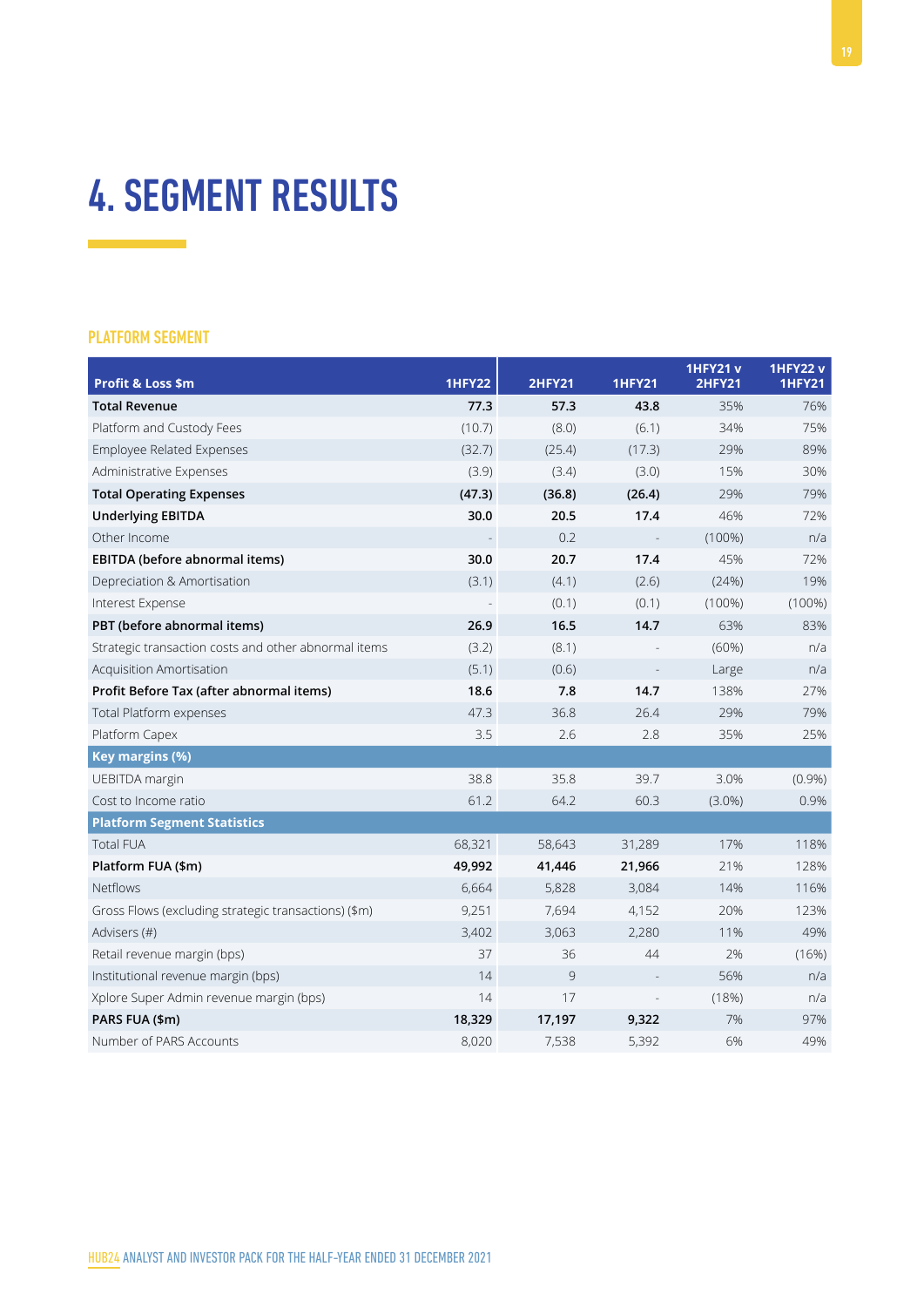## TECHNOLOGY SOLUTIONS AND OTHER SERVICES SEGMENT

|                                 |               |               |               | <b>1HFY21 v</b> | <b>1HFY22 v</b> |
|---------------------------------|---------------|---------------|---------------|-----------------|-----------------|
| <b>Profit &amp; Loss \$m</b>    | <b>1HFY22</b> | <b>2HFY21</b> | <b>1HFY21</b> | <b>2HFY21</b>   | <b>1HFY21</b>   |
| <b>Total Revenue</b>            | 3.0           | 3.3           | 3.3           | (9%)            | (9%)            |
| Employee Related Expenses       | (1.8)         | (2.0)         | (2.3)         | (10%)           | (22%)           |
| Administrative Expenses         | (0.4)         | (0.5)         | (0.1)         | (20%)           | Large           |
| <b>Total Operating Expenses</b> | (2.2)         | (2.5)         | (2.4)         | (12%)           | (8%)            |
| <b>Underlying EBITDA</b>        | 0.8           | 0.8           | 0.9           | 0%              | $(11\%)$        |
| Depreciation & Amortisation     | (0.1)         | (0.1)         | (0.2)         | 0%              | (50%)           |
| <b>Profit Before Tax</b>        | 0.7           | 0.7           | 0.7           | 0%              | 0%              |

### CORPORATE SEGMENT

| <b>Profit &amp; Loss \$m</b>                                       | <b>1HFY22</b>            | <b>2HFY21</b> | <b>1HFY21</b> | <b>1HFY21 v</b><br><b>2HFY21</b> | <b>1HFY22v</b><br><b>1HFY21</b> |
|--------------------------------------------------------------------|--------------------------|---------------|---------------|----------------------------------|---------------------------------|
| <b>Total Revenue</b>                                               | 1.3                      | 1.0           | 0.4           | 30%                              | 225%                            |
| <b>Total Operating Expenses</b>                                    | (2.4)                    | (2.5)         | (1.8)         | (4% )                            | 33%                             |
| <b>Underlying EBITDA</b>                                           | (1.1)                    | (1.5)         | (1.4)         | (27%)                            | (21%)                           |
| <b>Other items</b>                                                 |                          |               |               |                                  |                                 |
| Share Based Payments                                               | (6.0)                    | (3.2)         | (3.0)         | 88%                              | 100%                            |
| EBITDA (before abnormal items)                                     | (7.1)                    | (4.7)         | (4.4)         | 51%                              | 61%                             |
| Interest Expense Lease                                             | (0.1)                    | (0.1)         |               | 0%                               | n/a                             |
| Interest Expense Other                                             | (0.1)                    |               |               | n/a                              | n/a                             |
| PBT (before abnormal items)                                        | (7.3)                    | (4.8)         | (4.4)         | 52%                              | 66%                             |
| Fair value gain on contingent consideration - Agility              | $\overline{\phantom{a}}$ |               | 1.6           | n/a                              | $(100\%)$                       |
| Agility consideration share based payments expense                 | $\overline{\phantom{a}}$ | (0.5)         | (1.1)         | $(100\%)$                        | $(100\%)$                       |
| Agility related abnormal items                                     | $\overline{\phantom{a}}$ | (0.5)         | 0.5           | $(100\%)$                        | $(100\%)$                       |
| Discount on consideration                                          | $\overline{\phantom{a}}$ | 0.1           | (0.1)         | $(100\%)$                        | $(100\%)$                       |
| Strategic transaction costs and other abnormal items <sup>29</sup> |                          | 1.8           | (1.8)         | $(100\%)$                        | $(100\%)$                       |
| <b>Loss Before Tax</b>                                             | (7.3)                    | (3.4)         | (5.8)         | 115%                             | 26%                             |

### DISCONTINUED OPERATIONS IN THE LICENSEE SEGMENT (SOLD AT 1 FEBRUARY 2021)

| Profit & Loss \$m                              | <b>1HFY22</b> | <b>2HFY21</b> | <b>1HFY21</b> | <b>1HFY21 v</b><br><b>2HFY21</b> | <b>1HFY22 v</b><br><b>1HFY21</b> |
|------------------------------------------------|---------------|---------------|---------------|----------------------------------|----------------------------------|
| Revenue                                        | 0.0           | 2.6           | 15.0          | (100%)                           | $(100\%)$                        |
| Direct expenses                                | 0.0           | (2.3)         | (13.6)        | (100%)                           | $(100\%)$                        |
| <b>Gross Profit</b>                            | 0.0           | 0.3           | 1.4           | $(100\%)$                        | $(100\%)$                        |
| Operating expenses                             | 0.0           | (0.4)         | (1.8)         | (100%)                           | $(100\%)$                        |
| Underlying EBITDA from discontinued operations | 0.0           | (0.1)         | (0.4)         | (100%)                           | $(100\%)$                        |

<sup>29</sup> Xplore and Ord Minnett PARS strategic transaction costs and other abnormal items were reclassed in 2HFY21 from the Corporate segment to the Platform segment. This was to align the costs to the segment in which they were incurred.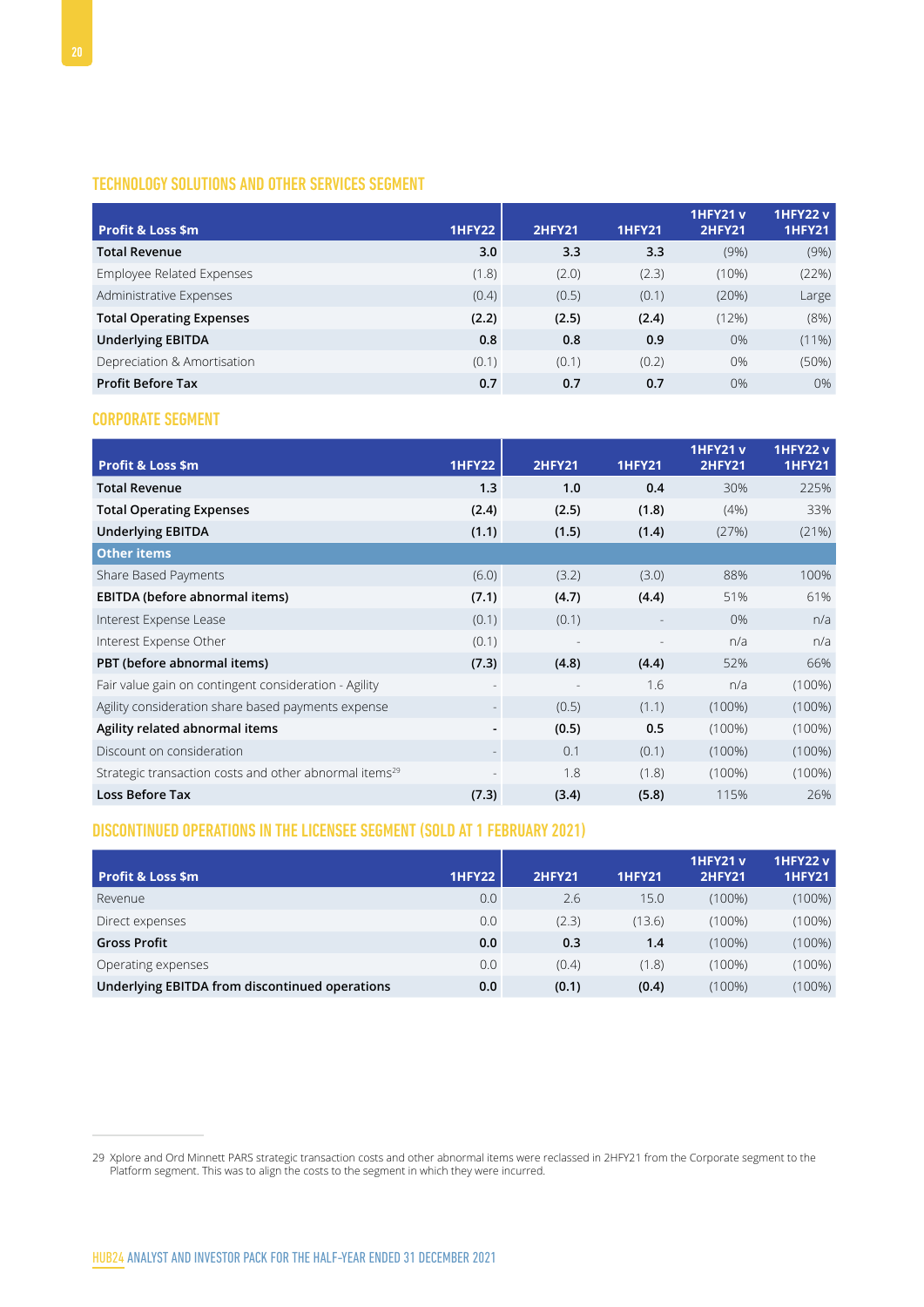## 5. BALANCE SHEET

 $\mathcal{L}^{\text{max}}_{\text{max}}$  and  $\mathcal{L}^{\text{max}}_{\text{max}}$ 

| \$m\$                                | <b>1HFY22</b>            | <b>2HFY21</b> | <b>1HFY21</b> | 1HFY21V<br><b>2HFY21</b> | <b>1HFY22v</b><br><b>1HFY21</b> |
|--------------------------------------|--------------------------|---------------|---------------|--------------------------|---------------------------------|
| <b>Assets</b>                        |                          |               |               |                          |                                 |
| <b>Current assets</b>                |                          |               |               |                          |                                 |
| Cash and cash equivalents            | 59.5                     | 63.5          | 85.3          | (6%)                     | (30%)                           |
| Trade and other receivables          | 24.2                     | 16.6          | 12.9          | 46%                      | 88%                             |
| Assets held for sale                 |                          |               | 4.2           | n/a                      | (100%)                          |
| Other current assets                 | 2.3                      | 2.6           | 1.6           | (12%)                    | 44%                             |
| <b>Total current assets</b>          | 86.0                     | 82.7          | 104.0         | 4%                       | (17%)                           |
| <b>Non-current assets</b>            |                          |               |               |                          |                                 |
| Trade and other receivables          | $\overline{\phantom{a}}$ |               | 7.6           | n/a                      | $(100\%)$                       |
| Investments                          | 15                       | 14.5          |               | 3%                       | n/a                             |
| Office equipment                     | 1.4                      | 1.4           | 1.4           | 0%                       | 0%                              |
| Intangible assets                    | 102.8                    | 104.0         | 52.3          | (1% )                    | 97%                             |
| Deferred tax assets                  | 9.9                      | 12.8          | 3.4           | (23%)                    | 191%                            |
| Right of use assets                  | 5.2                      | 6.1           | 6.5           | (15%)                    | (20%)                           |
| Other non-current assets             | 15.4                     | 7.5           |               | 105%                     | n/a                             |
| Total non-current assets             | 149.7                    | 146.3         | 71.2          | 2%                       | 110%                            |
| <b>TOTAL ASSETS</b>                  | 235.7                    | 229.0         | 175.2         | 3%                       | 35%                             |
| <b>Liabilities</b>                   |                          |               |               |                          |                                 |
| <b>Current liabilities</b>           |                          |               |               |                          |                                 |
| Trade and other payables             | 6.7                      | 9.1           | 5.1           | (26%)                    | 31%                             |
| Provisions                           | 19.9                     | 16.1          | 7.3           | 24%                      | 173%                            |
| Lease liabilities                    | 2.2                      | 2.2           | 2.0           | 0%                       | 10%                             |
| Borrowings                           | 3.1                      | 3.1           |               | 0%                       | n/a                             |
| Other current liabilities            | 0.3                      | 0.3           | 0.2           | 0%                       | 50%                             |
| <b>Total current liabilities</b>     | 32.2                     | 30.8          | 14.6          | 5%                       | 121%                            |
| <b>Non-current liabilities</b>       |                          |               |               |                          |                                 |
| <b>Borrowings</b>                    | 9.4                      | 9.4           |               | 0%                       | n/a                             |
| Provisions                           | 2.1                      | 2.3           | 1.7           | (9%)                     | 24%                             |
| Lease liabilities                    | 3.7                      | 4.6           | 5.2           | (20%)                    | (29%)                           |
| Other non-current liabilities        | 0.6                      | 0.8           | 0.7           | (25%)                    | (14%)                           |
| <b>Total non-current liabilities</b> | 15.8                     | 17.1          | 7.6           | (8%)                     | 108%                            |
| <b>TOTAL LIABILITIES</b>             | 48.0                     | 47.9          | 22.2          | 0%                       | 116%                            |
| <b>NET ASSETS</b>                    | 187.7                    | 181.1         | 153.0         | 4%                       | 23%                             |
| <b>Equity</b>                        |                          |               |               |                          |                                 |
| Issued capital                       | 197.2                    | 199.2         | 174.3         | $(1\%)$                  | 13%                             |
| Reserves                             | 65.5                     | 56.9          | 50.3          | 15%                      | 30%                             |
| Accumulated losses                   | (75.0)                   | (75.0)        | (71.6)        | 0%                       | 5%                              |
| <b>Total equity</b>                  | 187.7                    | 181.1         | 153.0         | 4%                       | 23%                             |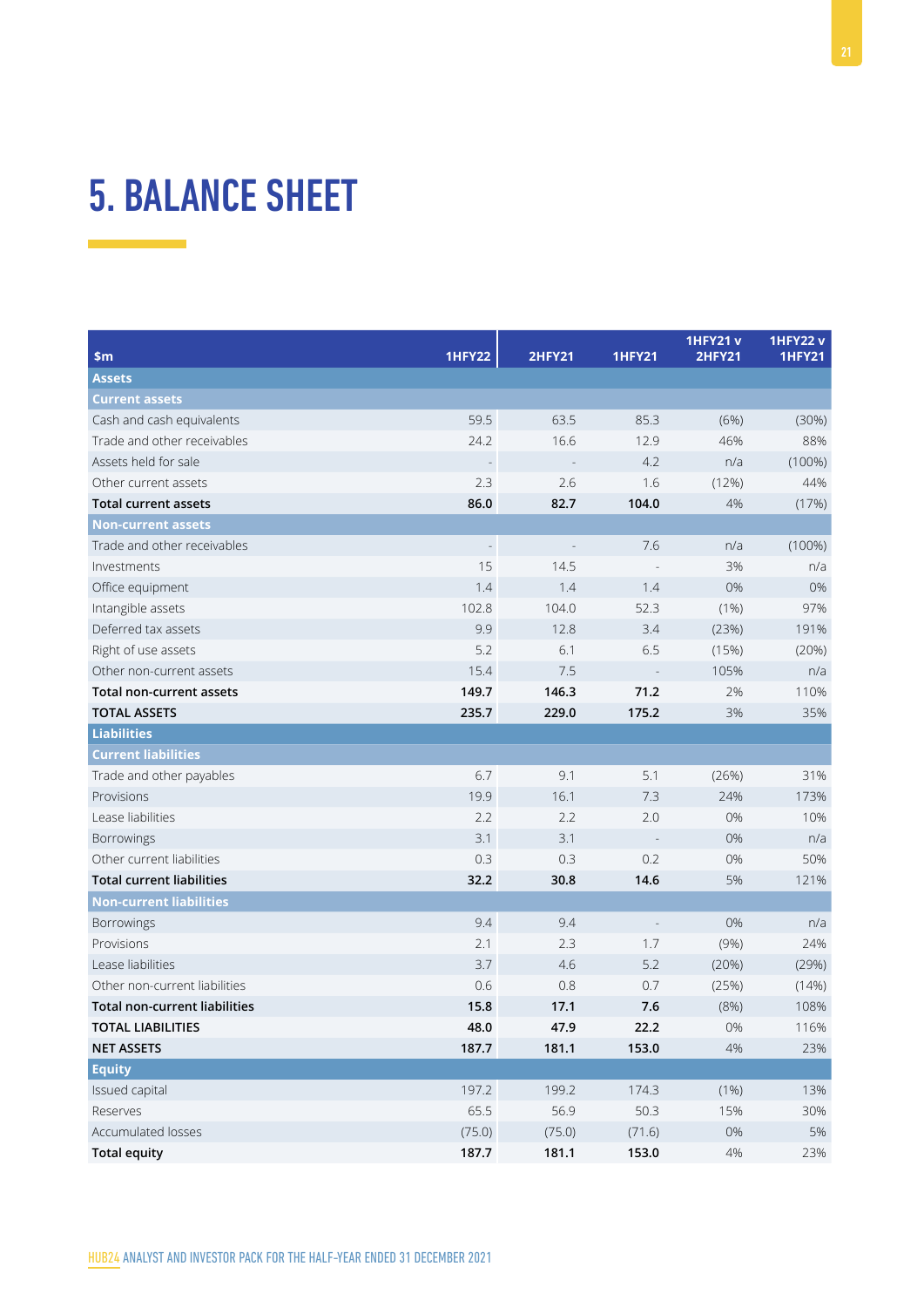## 6. CASHFLOW

| $\mathsf{sm}$                                                          | <b>1HFY22</b> | <b>2HFY21</b> | <b>1HFY21</b> | <b>1HFY21 v</b><br><b>2HFY21</b> | <b>1HFY22v</b><br><b>1HFY21</b> |
|------------------------------------------------------------------------|---------------|---------------|---------------|----------------------------------|---------------------------------|
| <b>Cash flows from operating activities</b>                            |               |               |               |                                  |                                 |
| Receipts from customers (inclusive of GST)                             | 72.9          | 64.9          | 49.3          | 12%                              | 48%                             |
| Payments to suppliers and employees (inclusive of GST)                 | (54.9)        | (47.1)        | (37.7)        | 17%                              | 46%                             |
| Strategic transaction & due diligence costs                            | (3.2)         | (7.2)         | (1.7)         | (56%)                            | 88%                             |
| Interest received                                                      | 0.5           | 0.5           | 0.4           | 0%                               | 25%                             |
| Interest paid on leases liability                                      | (0.1)         | (0.1)         | (0.1)         | 0%                               | 0%                              |
| Short-term lease payments                                              | (0.1)         | (0.1)         | (0.1)         | 0%                               | 0%                              |
| Income taxes paid                                                      |               | (2.2)         |               | $(100\%)$                        | n/a                             |
| Net cash inflow from operating activities                              | 15.1          | 8.7           | 10.1          | 74%                              | 50%                             |
| Underlying net cash flows from operating activities <sup>30</sup>      | 18.3          | 15.9          | 11.8          | 15%                              | 55%                             |
| <b>Cash flows from investing activities</b>                            |               |               |               |                                  |                                 |
| Payments for office equipment                                          | (0.3)         | 9.9           | (0.1)         | (103%)                           | 200%                            |
| Payment for acquisitions net of cash acquired                          |               | (48.9)        | (10.5)        | $(100\%)$                        | $(100\%)$                       |
| Payments for intangible assets                                         | (3.7)         | (2.4)         | (3.1)         | 54%                              | 19%                             |
| Dividends received from joint venture                                  | 0.1           |               |               | n/a                              | n/a                             |
| Proceeds from disposal of controlled entities, net of cash<br>disposed |               | (1.3)         |               | $(100\%)$                        | n/a                             |
| Net cash outflow from investing activities                             | (3.9)         | (42.7)        | (13.7)        | (91%)                            | (72%)                           |
| <b>Cash flows from financing activities</b>                            |               |               |               |                                  |                                 |
| ORFR loan facility advance                                             | (7.9)         |               | (7.6)         | n/a                              | 4%                              |
| Payment dividends                                                      | (3.8)         | (3.1)         | (2.2)         | 23%                              | 73%                             |
| Payments for capital raising costs                                     |               | 0.5           | (1.8)         | (102%)                           | (99%)                           |
| Proceeds from capital raising                                          |               |               | 70.0          | n/a                              | $(100\%)$                       |
| Proceeds from share options exercised by employees                     | 2.7           | 1.9           | 1.8           | 42%                              | 50%                             |
| Payments for treasury share buy-backs                                  | (5.0)         | (5.0)         |               | 0%                               | n/a                             |
| Principal elements of lease payments                                   | (1.2)         | (1.2)         | (0.9)         | 0%                               | 33%                             |
| Loan facility drawdown                                                 |               | 13.2          |               | $(100\%)$                        | n/a                             |
| Net cash (outflow) from financing activities                           | (15.2)        | 6.3           | 59.3          | Large                            | Large                           |
|                                                                        |               |               |               |                                  |                                 |
| Net increase/(decrease) in cash and cash equivalents                   | (4.0)         | (26.4)        | 55.7          | (85%)                            | Large                           |
| Movement in Cashflows from discontinued operations                     |               |               | 0.4           | n/a                              | $(100\%)$                       |
| Closing cash held as asset for sale                                    |               | 4.6           | (4.6)         | $(100\%)$                        | $(100\%)$                       |
| Cash and cash equivalents at beginning of period                       | 63.5          | 85.3          | 33.8          | (26%)                            | 88%                             |
| Cash and cash equivalents at end of period                             | 59.5          | 63.5          | 85.3          | (6%)                             | (30%)                           |

\*Some prior period comparatives have been restated to move the Licensee segment to discontinued operations.

30 Excludes strategic transaction & due diligence costs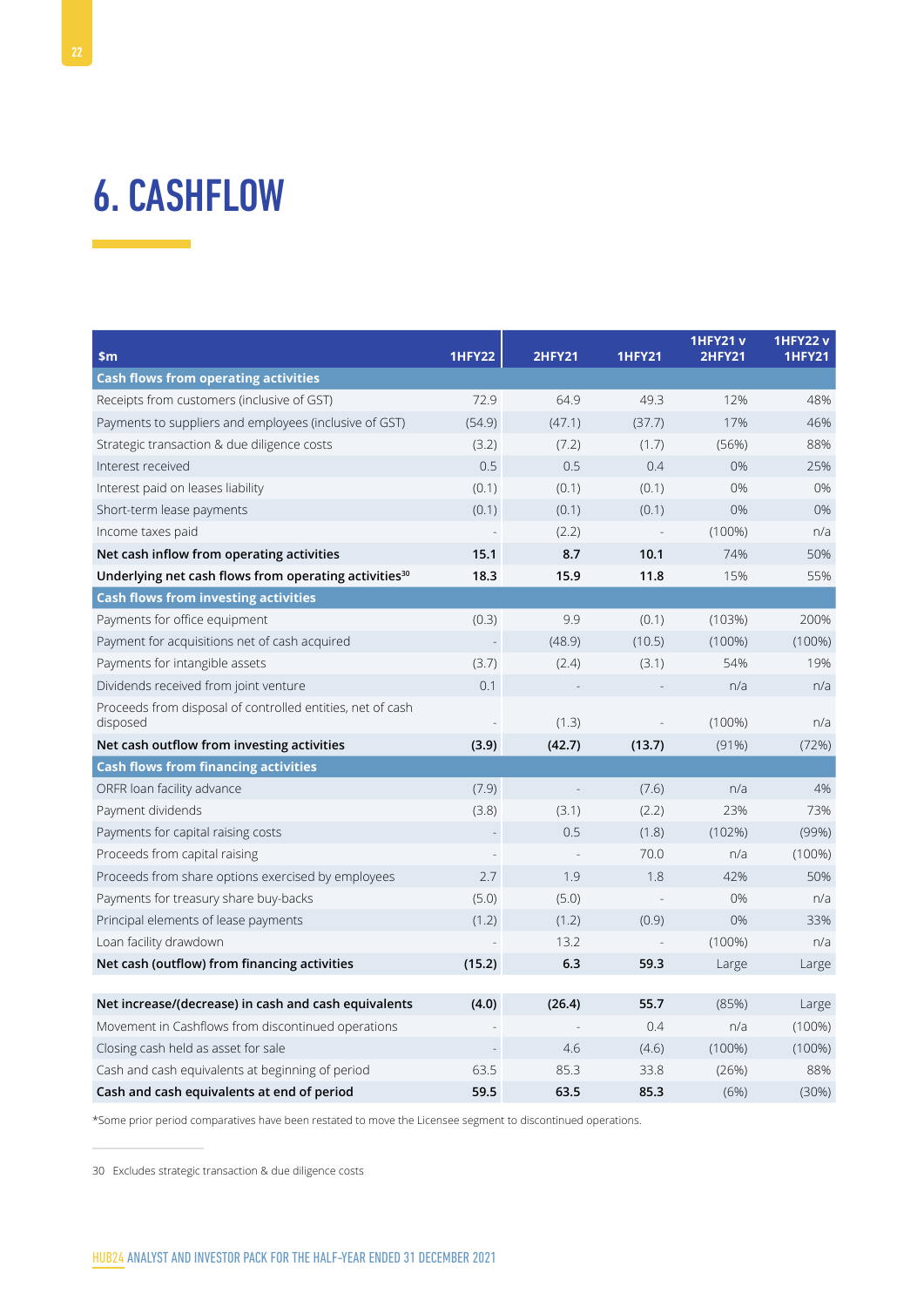#### CASHFLOW (CONTINUED)

The Group continues to generate positive operating cashflows and maintains cash reserves significantly above regulatory capital requirements.

Cash and cash equivalents at 31 December 2021 were \$59.5 million (1HFY21: \$85.3 million), and the Group recorded positive cashflow from operating activities of \$15.1 million (1HFY21: \$10.1 million). Net cash and cash equivalents after deducting borrowings was \$47.0 million.

The increase in both receipts from customers and payments to suppliers reflects the significantly increased size of the Platform business, due to business acquisitions and underlying growth in account numbers and balances.

Cash outflows from investing activities were lower due to the acquisition of Ord Minnett's PARS business, Xplore, the investment in Diverger in FY21.

While the effective rate of capitalisation of intangible assets has remained broadly consistent in in 1HFY22, the investment in people to increase development work on HUBconnect and other client led Platform functionality has increased non-cash flow amortisation and increased payments to employees.

Cash outflows from financing activities of \$15.2 million includes increases to the ORFR loan in line with growth in the Superannuation FUA growth and \$5 million for the purchase of Treasury Shares to service the long term incentive schemes.

During FY21, the Group entered into a \$12.5 million 3 year amortising debt facility with ANZ. The Group has access to a \$5 million working capital facility, which remained undrawn during the period.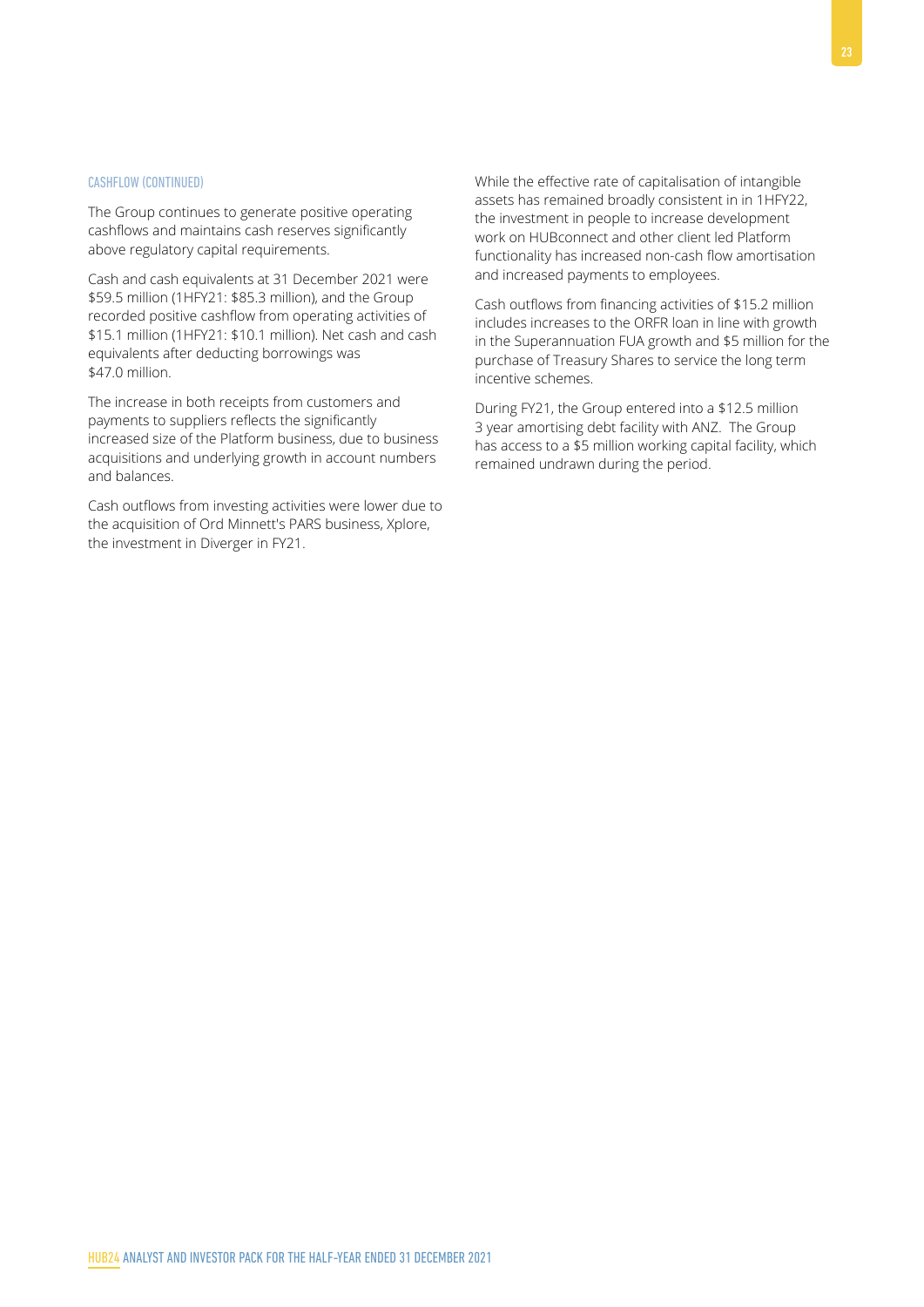## 7. GLOSSARY

| <b>EBITDA</b>                               | Earnings before interest, tax, depreciation, amortisation                                                                                                                                                       |
|---------------------------------------------|-----------------------------------------------------------------------------------------------------------------------------------------------------------------------------------------------------------------|
| Funds under administration (FUA)            | The value of customer portfolios invested onto the Platform                                                                                                                                                     |
| Group cost to income ratio                  | Total Operating Expenses divided by Total Income                                                                                                                                                                |
| <b>IDPS</b>                                 | Investor Directed Portfolio Service (description)                                                                                                                                                               |
| <b>MDA</b>                                  | Managed Discretionary Account (description)                                                                                                                                                                     |
| <b>MIS</b>                                  | Managed Investment Scheme (description)                                                                                                                                                                         |
| Net Tangible Asset per Ordinary Paid shares | Total Assets less Total Liabilities adjusted for Intangible Assets,<br>divided by the number of outstanding ordinary paid shares                                                                                |
| <b>ORFR</b>                                 | Operational Risk Financial Requirement relates to the HUB24<br>Superannuation Fund's requirement to hold adequate reserves<br>against operational losses in accordance with APRA Prudential<br>Standard SPS114. |
| <b>PARS FUA</b>                             | Portfolio And Reporting Services - refers to the non-custodial<br>portfolio                                                                                                                                     |
| <b>Platform FUA</b>                         | Refers to the custodial portfolio                                                                                                                                                                               |
| STI/LTI                                     | Short term incentive/Long term incentive                                                                                                                                                                        |
| <b>Underlying EBITDA</b>                    | Refers to EBITDA excluding abnormal items                                                                                                                                                                       |
| Xplore PPA                                  | The final purchase price accounting for the Xplore acquisition                                                                                                                                                  |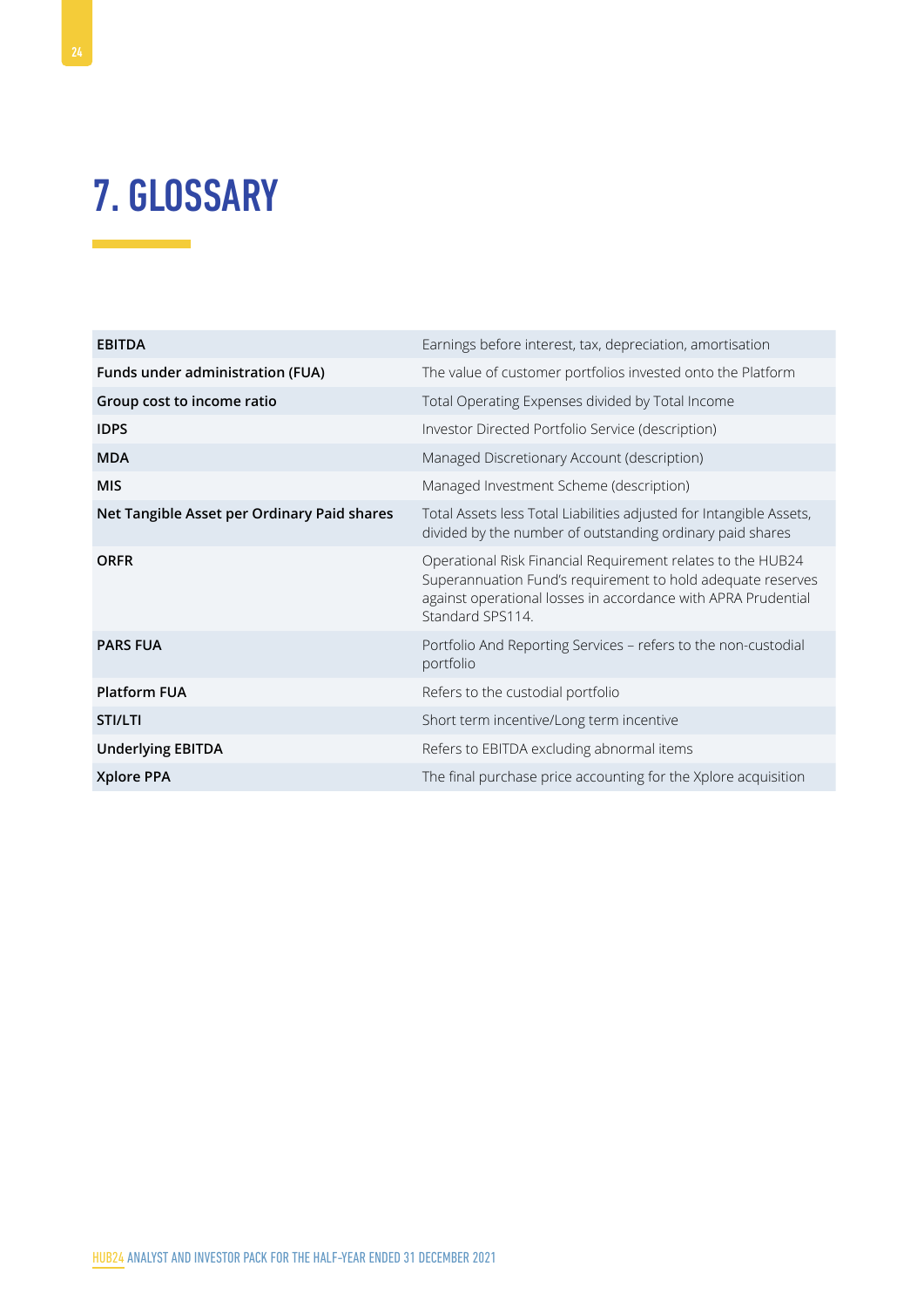## 8. CORPORATE DIRECTORY



## HUB24 LIMITED

ACN 124 891 685



### PRINCIPAL REGISTERED OFFICE IN AUSTRALIA

Level 2 7 Macquarie Place Sydney NSW 2000



#### AUDITOR

**Deloitte Touche Tohmatsu** Grosvenor Place 225 George Street Sydney NSW 2000



#### SHARE REGISTRY

### **Link Market Services Limited**

Level 12, 680 George Street Sydney NSW 2000

*HUB24 Limited shares are listed on the Australian Securities Exchange (ASX: HUB)*



#### DIRECTORS

Mr Bruce Higgins (Chairman) Mr Andrew Alcock (Managing Director) Mr Anthony McDonald Mr Paul Rogan Ms Ruth Stringer Ms Catherine Kovacs (appointed 19 July 2021)



**SECRETARIES** Ms Kitrina Shanahan Mr Andrew Brown



**WEBSITE** 

hub24.com.au